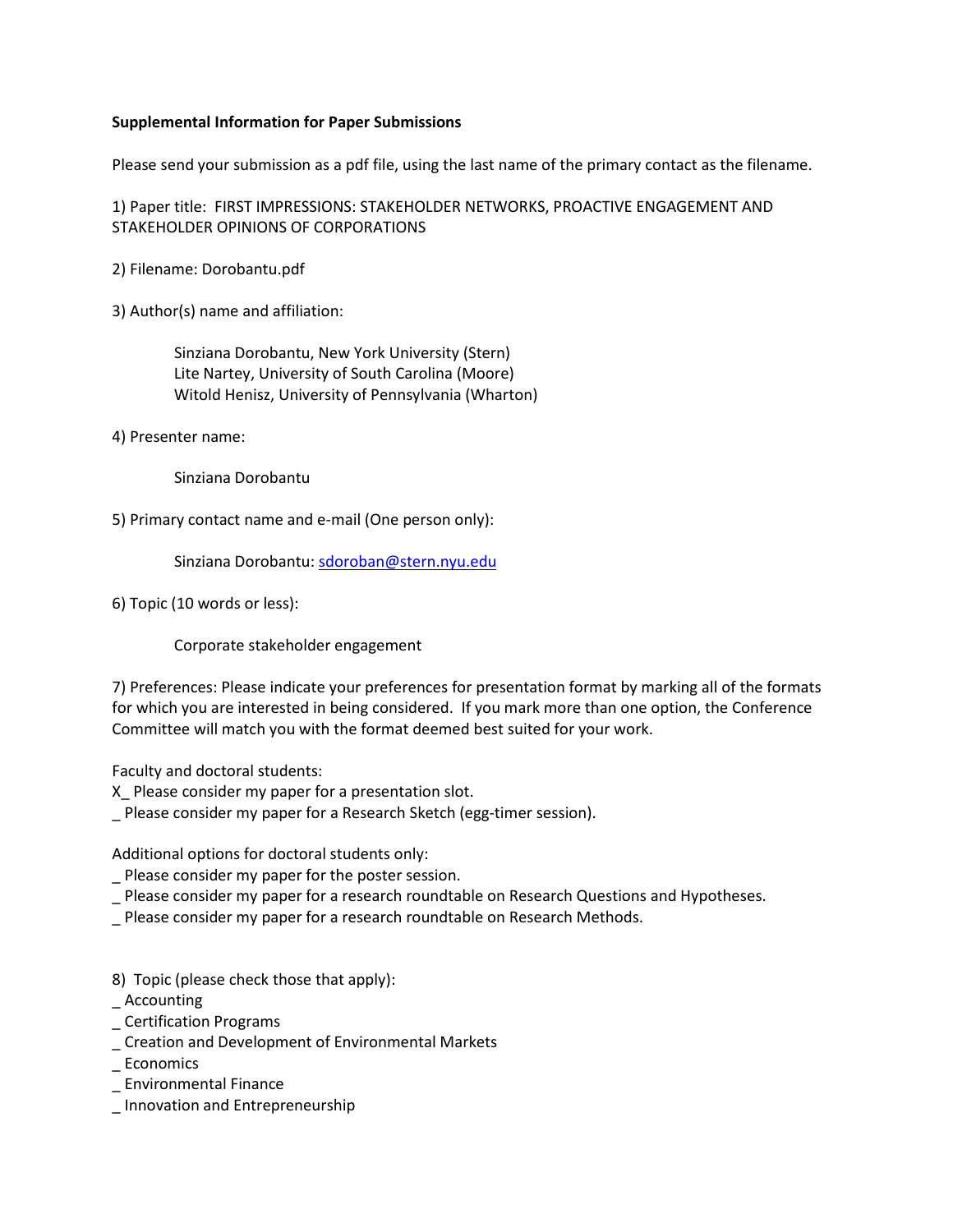\_ Law and Ethics

- \_ Management/Strategy: economics oriented
- \_ Management/Strategy: OB/OT/organizations oriented
- \_ Marketing
- \_ Operations/Supply Chain
- \_ Public Policy
- \_ Real Estate
- \_ Sustainable Resource Management
- X\_ Other (please specify): Sustainable Stakeholder Management
- 9) Method (please check those that apply):
- \_ Analytical Model
- \_ De/Inductive Theory Building
- \_ Empirical: qualitative
- X\_ Empirical: quantitative
- \_ Non-Empirical: qualitative
- \_ Non-Empirical/Conceptual: qualitative
- \_ Other (please specify)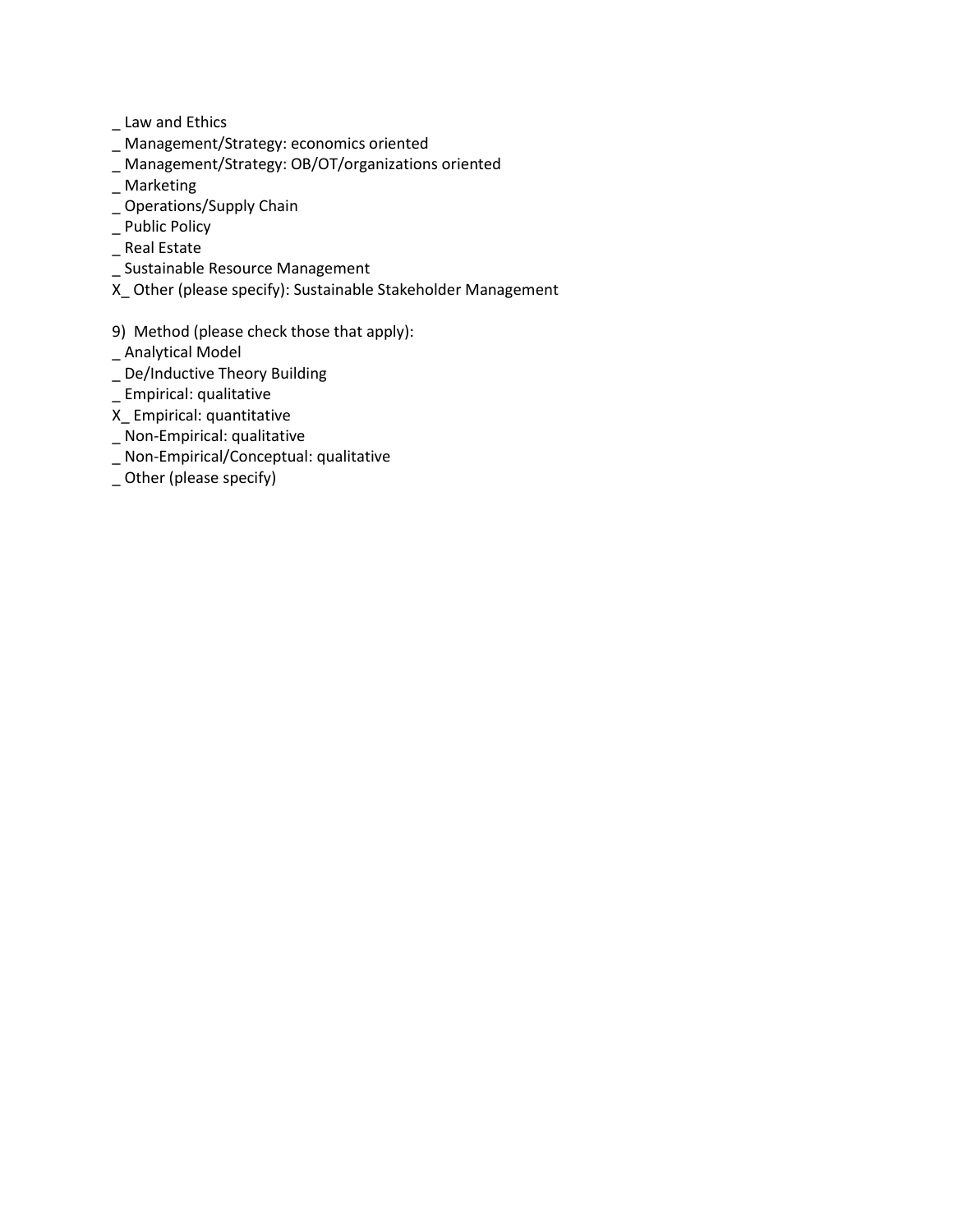# **First Impressions: Stakeholder Networks,**

# **Proactive Engagement and Stakeholder Opinions of Corporations**

# **Sinziana Dorobantu**

Stern School of Business, New York University

[sdoroban@stern.nyu.edu](mailto:sdoroban@stern.nyu.edu)

# **Lite Nartey**

Darla Moore School of Business, University of South Carolina

[Lite.Nartey@moore.sc.edu](mailto:Lite.Nartey@moore.sc.edu)

# **Witold Henisz**

The Wharton School, University of Pennsylvania

[henisz@wharton.upenn.edu](mailto:henisz@wharton.upenn.edu)

**\*\*\* DRAFT \*\*\***

**January 2013**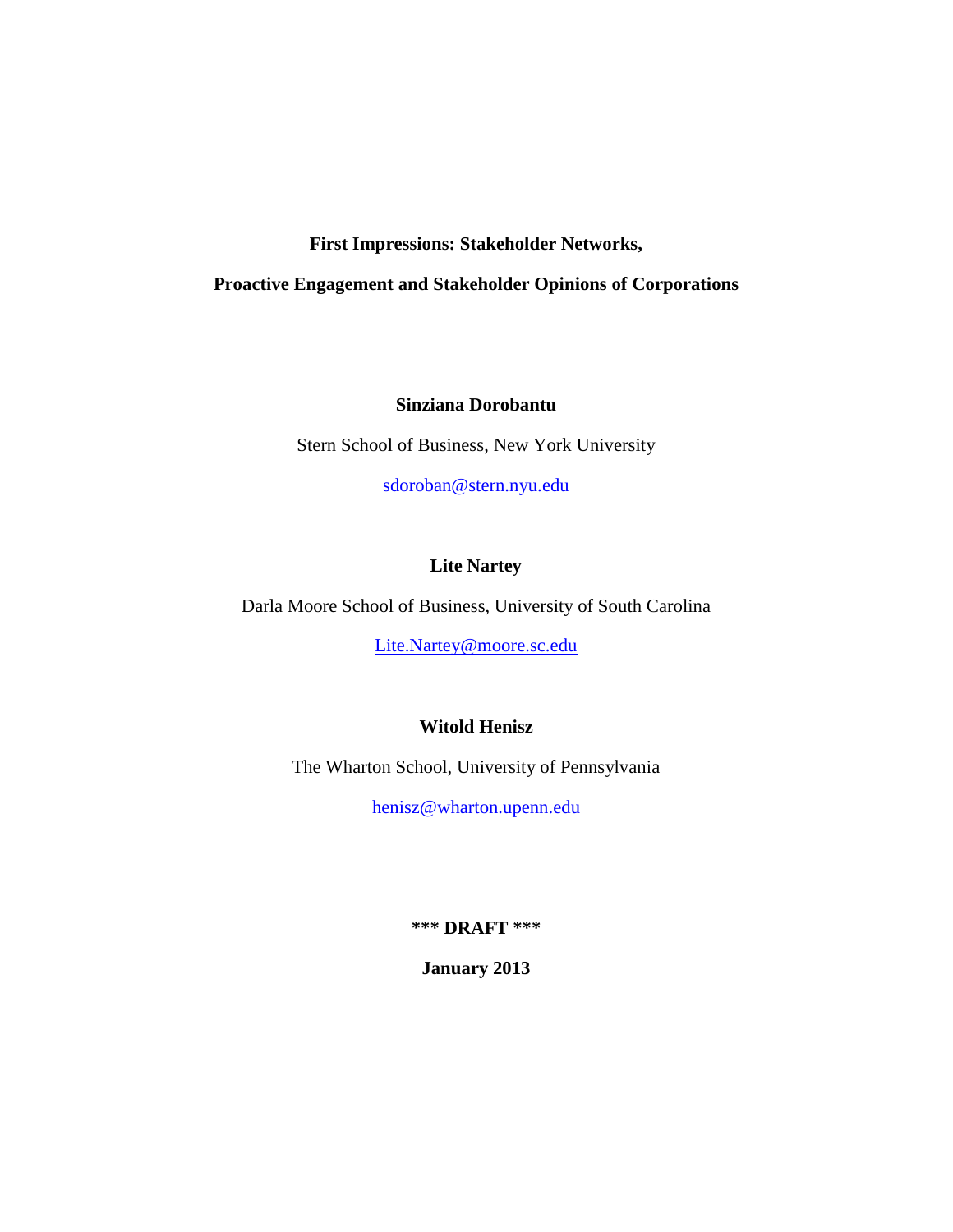# **ABSTRACT**

Stakeholders receive information about a firm's activities through the media, from other stakeholders, and from the company. We study the relative weight of four different mechanisms through which stakeholders form their opinion of corporations: (1) rational processing of media information; (2) sifting of information received through social networks; (3) following of opinion leaders; and (4) impression formation through interaction with the company. We design our analysis to assess the relative importance of the four mechanisms using data from 4,652 social, political and economic stakeholders (government representatives, communities, nongovernmental organizations, unions, etc.) that have voiced a position in relation to one of 26 gold mining projects around the world. We show that stakeholders' *first* impressions of companies are shaped by the media and by direct interactions initiated by the company. These results highlight that through proactive stakeholder engagement companies can go a long way in terms of managing their reputations and building positive social capital with stakeholders.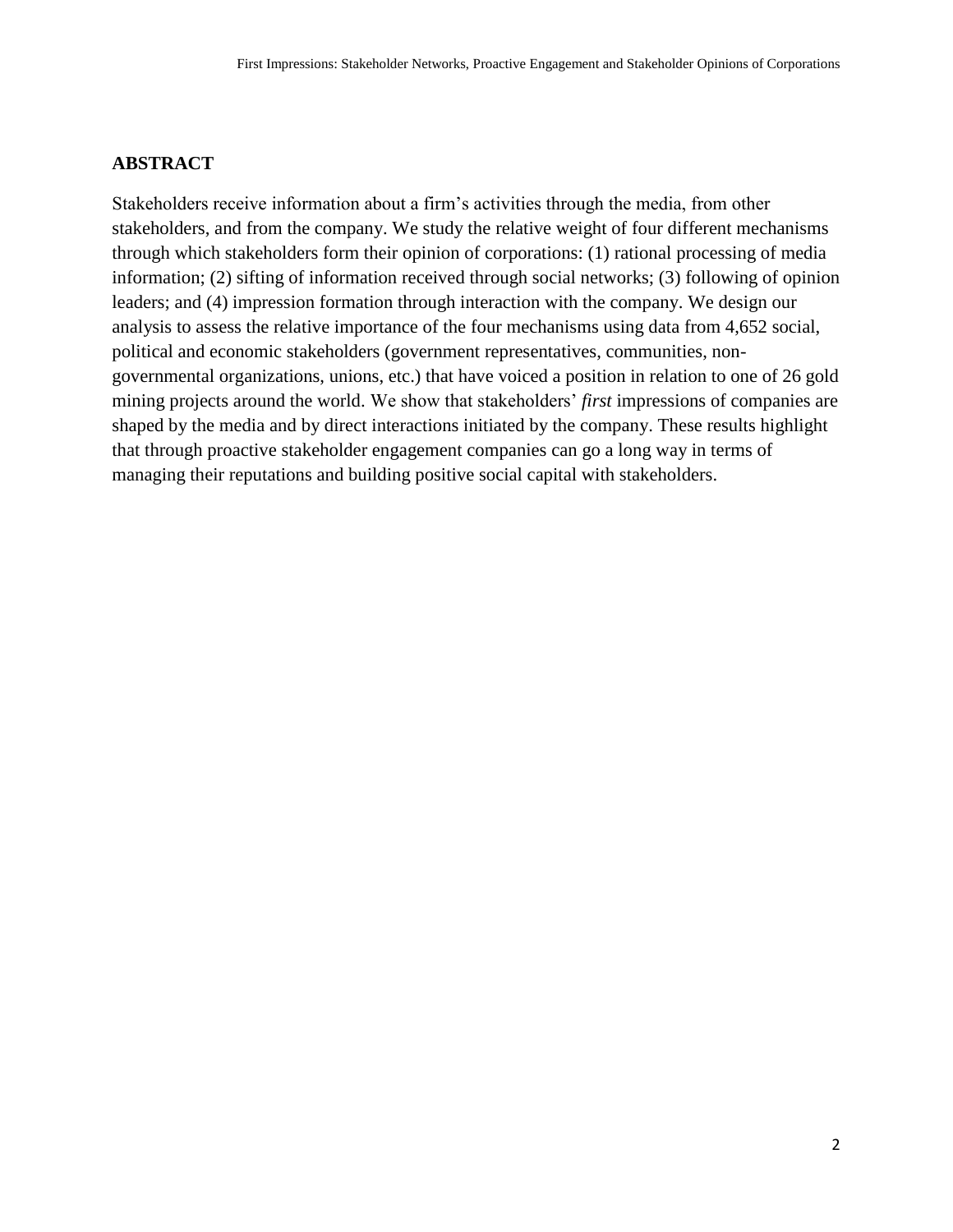*Reputation is to companies what health is to individuals; we may claim that it is our most important possession, but we pay little attention to it until a crisis hits.* (Diermeier, 2011: 10)

Most management practitioners and scholars agree that a company's reputation (Fombrun  $\&$ Shanley, 1990; Fombrun, 1996; Diermeier, 2011) and its relationship with its stakeholders (Freeman, 1984) affect the company's operations and performance. How different stakeholders view firms may affect their operations through channels as diverse as employee motivation, supplier relations, consumer and investor behavior, enforcement of public regulations, and NGO activism, and consequently shape these firms' performance. Yet, we know little about how people in general, and how specific stakeholders in particular, form their impressions of a company. What shapes the impressions stakeholders hold of corporations? Is it the company's image as portrayed in the media? Is it the opinions of other stakeholders that speak in close proximity? Or is it the frequency and tenor of interactions with the company? We hope to offer compelling answers to these questions by investigating how a diverse set of economic, social and political stakeholders—employees, local communities, government authorities, nongovernmental organizations—form their first impressions about 19 gold mining companies operating around the world.

We focus our attention to first impressions because they tend to be sticky, and thus matter more (Rabin & Schrag, 1999). A large and growing body of psychology research suggests that once people have formed an opinion, they process subsequent information in ways that ensure consistency with their initial interpretation or impression, a phenomenon known as "confirmation bias" (Nickerson, 1998; Lord, Ross & Lepper, 1979; Mynatt, Doherty & Tweney, 1977). This cognitive bias seems to inhibit rational actors from using new information to update their beliefs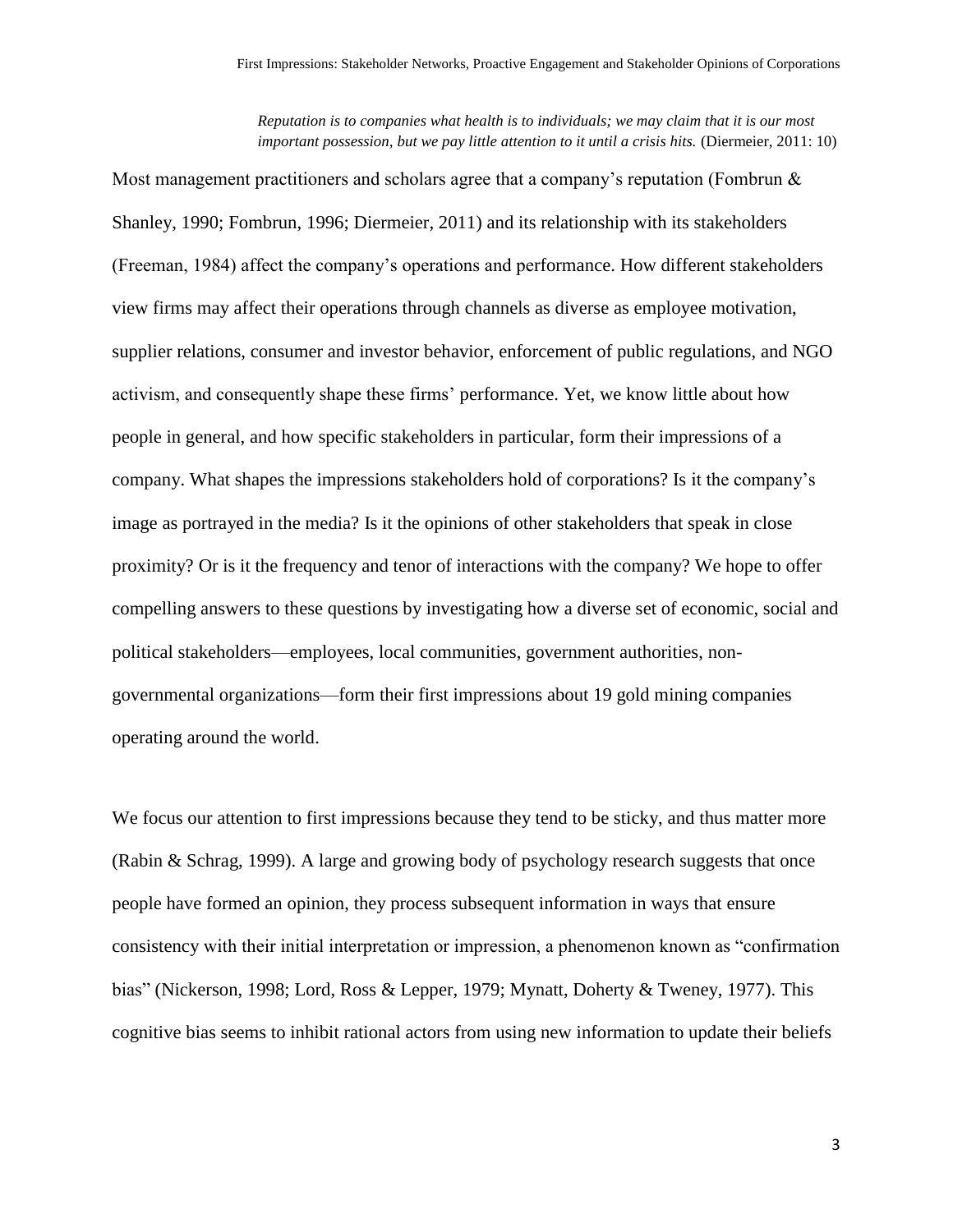according to Bayes' Rule, as most economists assume, and therefore places disproportionate weight on initial beliefs, or first impressions.

Stakeholders receive information about a firm's activities through the media, from other stakeholders, and directly from the company. While most stakeholders are likely to receive information through multiple channels over the lifetime of a project, they *first* hear about the company through one of these avenues. We study the relative weight of four different mechanisms of opinion formation: (1) rational processing of media information (Bayesian upgrading of beliefs); (2) sifting of information received through social networks; (3) following of opinion leaders; and (4) impression formation resulting from direct or indirect interaction with the company. While the first three mechanisms are "external" to the company, the last allows room for strategic stakeholder engagement. We design our analysis to assess the relative importance of the four mechanisms above and pay special attention to the impact of corporate proactive behavior in the domain of stakeholder engagement.

We assess the relative strength of these alternative mechanisms of impression formation on the basis of an extensive original dataset of more than 51,000 hand-coded media events that reflect the interactions between 19 gold mining companies and a wide range of social, political and economic stakeholders, as well as the interactions between these stakeholders. From this data, we extract information on the first impressions of 931 unique stakeholders, which we correlate with measures capturing the four mechanisms examined: (1) the image of the company in the media, (2) the information available about the company through social networks, (3) the positions of opinion leaders vis-à-vis the company, and (4) the level of the company's proactive engagement towards individual stakeholders.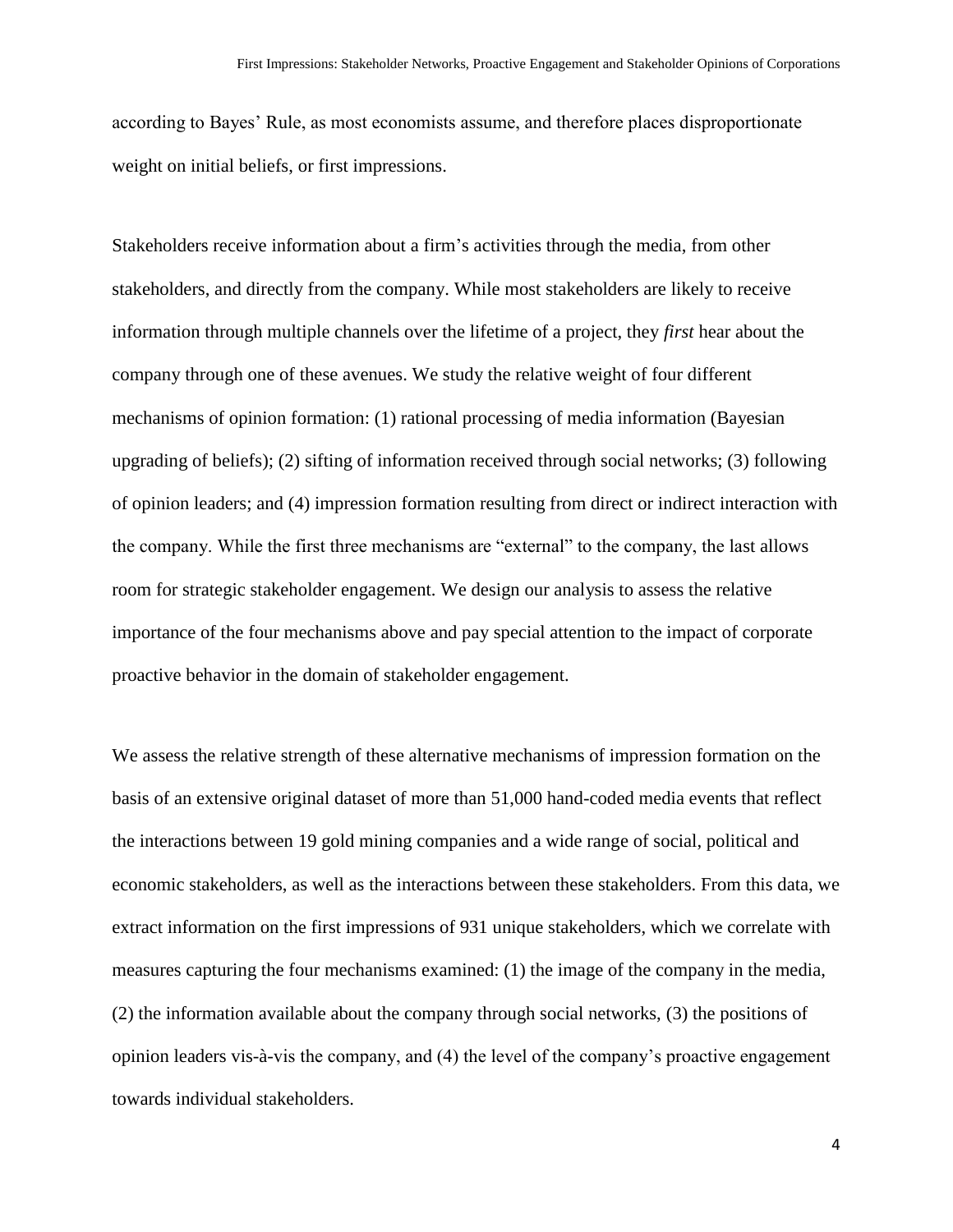Our findings provide strong confirmation for two of the four mechanisms suggested. Perhaps not surprisingly, we show that the image of a company in the media plays a very important role in shaping stakeholder's first impressions of the company. We also find very robust evidence that corporate proactive engagement with stakeholders makes a significant difference. Firms can shape their reputations by proactively engaging with stakeholders rather than passively waiting for opinions to form. They can move the marginal stakeholder away from the mean tendency by interacting with them. Our results show that a unit increase in proactive engagement with stakeholders has just about the same impact as a unit increase in the company's image in the media. These results hold in a wide range of specifications. By contrast the information available to stakeholders through their social networks and through opinion leaders does not play a role in shaping first impressions of corporations.

The questions we ask link into several related, but disjoint bodies of research across multiple disciplines. The original inspiration for the research lies with stakeholder theory which suggests that firms derive value from effective management of their stakeholder relations (Freeman, 1984; Post, Preston & Sachs, 2002; Donaldson & Preston, 1995). We contribute to this theory by empirically demonstrating the importance of the timing of stakeholder engagement (i.e., the need for *proactive initial* engagement with stakeholders).

We also draw from and build on research on corporate reputation (Fombrun & Shanley, 1990), and hope to complement it in important ways. In contrast with the corporate reputation literature which conceptualizes reputation as a firm-level construct, we investigate *individual* stakeholders' opinions of the firm. Thinking about how different stakeholders form their impressions of the company allows for a more nuanced understanding of the company's image as perceived by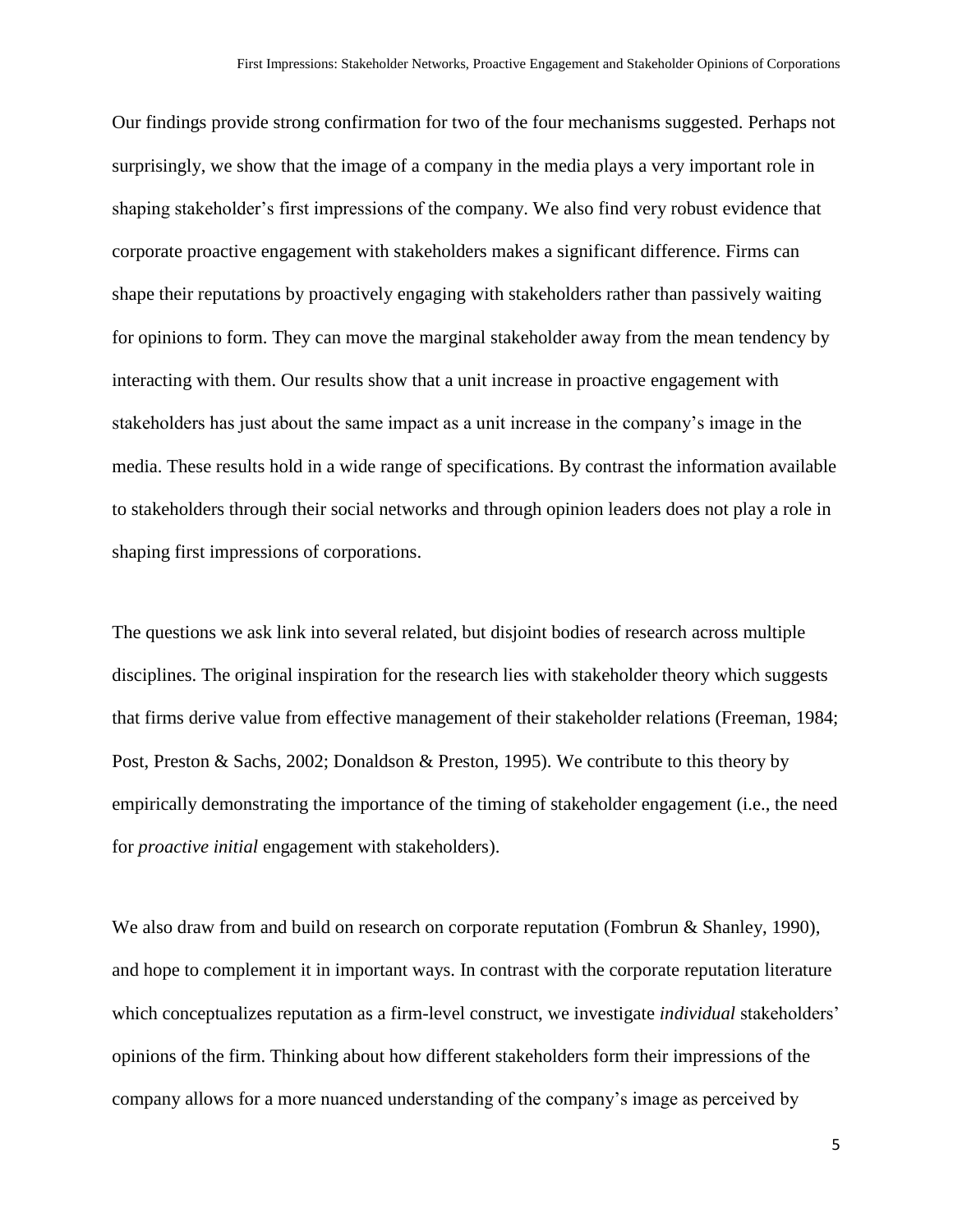different audiences. In today's business environment, it is not uncommon for a firm to have a strong positive reputation among a subset of stakeholders (e.g., investors, analysts, and employers) and a negative one in the eyes of others (e.g., regulators, NGOs, local communities). By analyzing the dynamics in a system of interconnected stakeholders with heterogeneous opinions we provide key insights into the process of development and maintenance of corporate reputations or stakeholder capital. Within this dynamic process, we draw particular attention to the process by which stakeholders' first impressions are shaped.

At the organizational level, researchers have long investigated how individuals try to manage the impressions others form of them (see Gardner & Martinko, 1988, for a review). Scholars of impression and reputation management have explored the use of symbolism and rhetoric in managing external perceptions primarily after controversial events (Elsbach, 1994; Elsbach & Sutton, 1992). We hope to contribute to this literature by exploring mechanisms that shape the first opinions of stakeholders irrespective of conditions.

#### **Mechanisms of first-impression formation**

Most companies today operate in highly complex and uncertain settings. In such environments, the disclosure of information, both positive and negative, can have multiple and frequently unforeseen ramifications. Take the example of a small Canadian mining company, Gabriel Resources, who plans to build a large open-pit gold mine in Transylvania, in the heart of Romania. When the company first announced its proposal, few would have anticipated that the Romanian Orthodox Church, French archeologists, the Hungarian government, and actress Vanessa Redgrave would at some point weigh in on the subject. Our study is designed to explain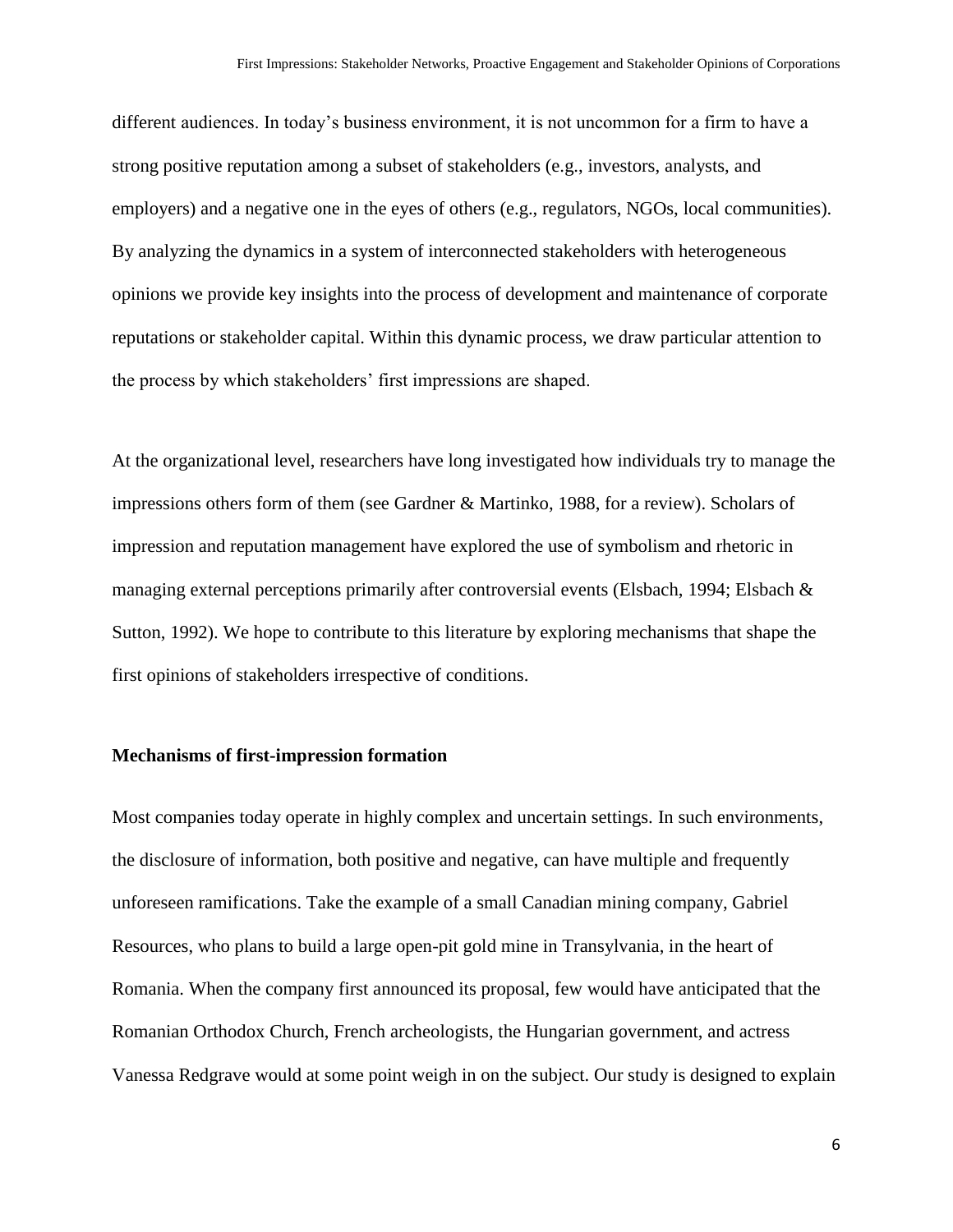not why they did, but rather what influenced their first expressed opinions on the project and the first opinions of those that learned about the project from them. Did the Romanian Orthodox Church form a position simply based on the information available on the subject in the media? Was its first opinion influenced by closely connected stakeholders that were already vocal on the topic? Or was it the result of a direct or indirect, positive or negative, interaction with the company?

These simple questions highlight several alternative and possibly complementary mechanisms of opinion formation. First, stakeholders use information that is publicly available—that is, reflected in the media—to update their beliefs (change them from neutral to positive or negative positions) using Bayes' Rule. When this mechanism is at work, stakeholders' beliefs are most likely going to mirror the sentiment reflected in the media at the time their beliefs are formed. We posit that *when stakeholders form their opinions of a corporation on the basis of rational processing of media information (Bayesian updating), stakeholders' first impressions closely reflect the media's aggregate or average portrayal of the company, ceteris paribus (H1: Baseline hypothesis).* To be sure, we acknowledge in our empirical analysis that stakeholders have different agendas which influence how they interpret the information available in the media. Greenpeace is highly unlikely to adopt a positive opinion of a mining company, even when the media portrays it in a favorable light. By contrast, the representative of a mining association most likely would not go very far in criticizing one of its members, no matter how negative the media coverage.

Often, however, stakeholders obtain information about companies from other stakeholders. When this is the case, the information partly reflects the opinion of the actor who provides it.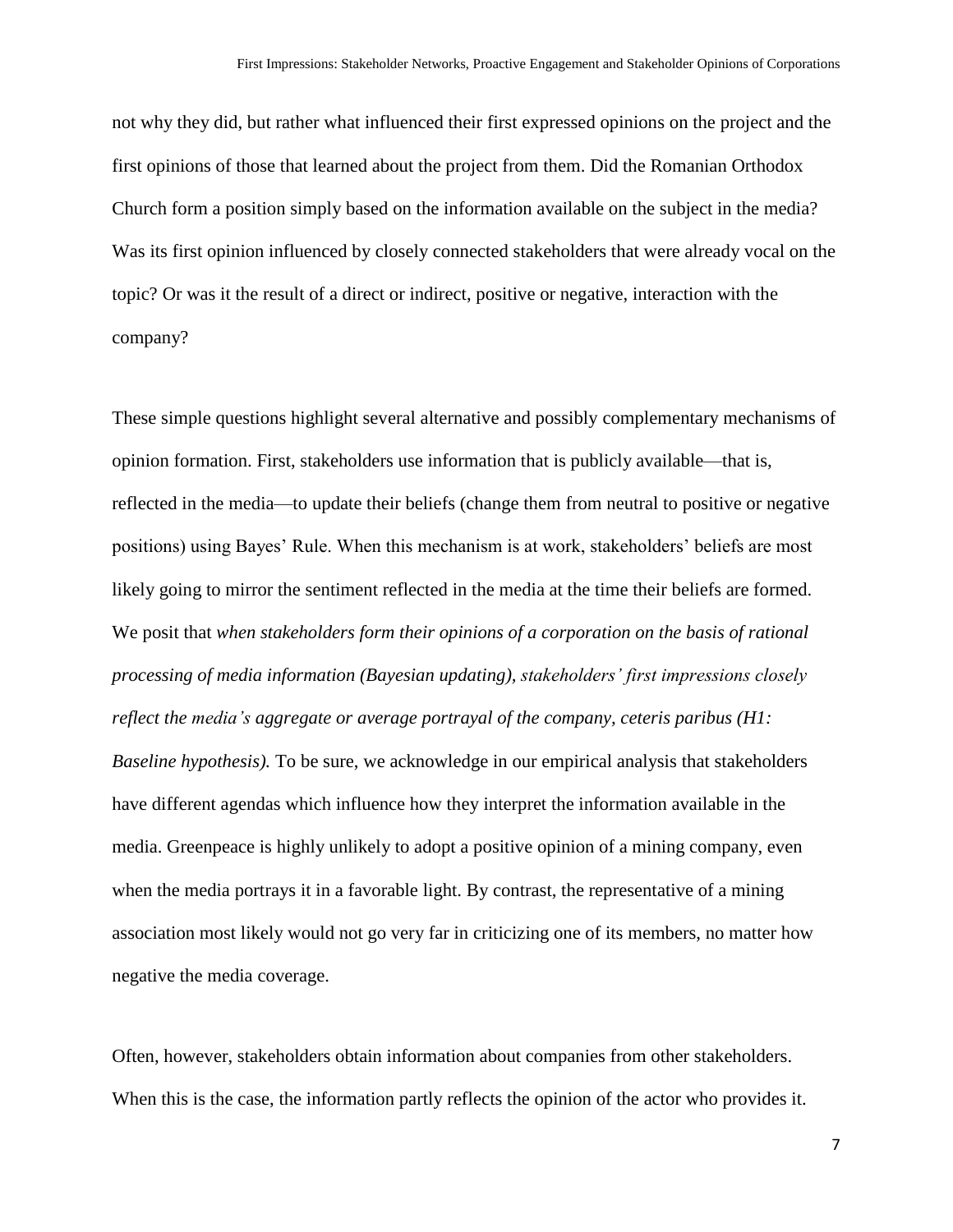The first impression of the stakeholder who learns about the company from others is most likely a function of the opinions of proximate actors and her relationship with them (cooperative or conflictual). We examine the influence of social networks on opinion formation in two ways. First, we allow for the possibility that stakeholders collect information from all the stakeholders with whom they are connected and weigh it according to the tenor of their relationship. Information provided by ties with whom the stakeholder has cooperative (positive) relations is weighted positively, while information provided by ties with whom the stakeholder has conflictual relations is weighted negatively. Thus, we argue that *when stakeholders form their opinions of corporations on the basis of information available in close proximity in their social network, stakeholders' first impressions reflect the opinions of stakeholders with whom they are connected, weighted by the tenor of their tie (H2).*

Alternatively, even stakeholders who are connected with multiple other actors may adopt the opinion of influential actors to whom they are connected. Theories of public opinion formation model a two-step flow of information, with "opinion leaders" serving as intermediaries in the propagation of information between the source (usually the mass media) and the broader public (Katz & Lazarfeld, 1955; Lazarfeld, Berelson & Gaudet, 1968). In this view, stakeholders are more likely to be influenced by the positions of opinion leaders, or "influentials" (Merton, 1968; Watts & Dodds, 2007). We therefore examine if *when stakeholders form their opinions of corporations following opinion leaders, stakeholders' first impressions reflect the opinions of the more influential stakeholders with whom they are connected (H3).*

All the mechanisms suggested above are "external" to the company. Information is disclosed by the company or by other monitors and reaches individual stakeholders through the media (H1),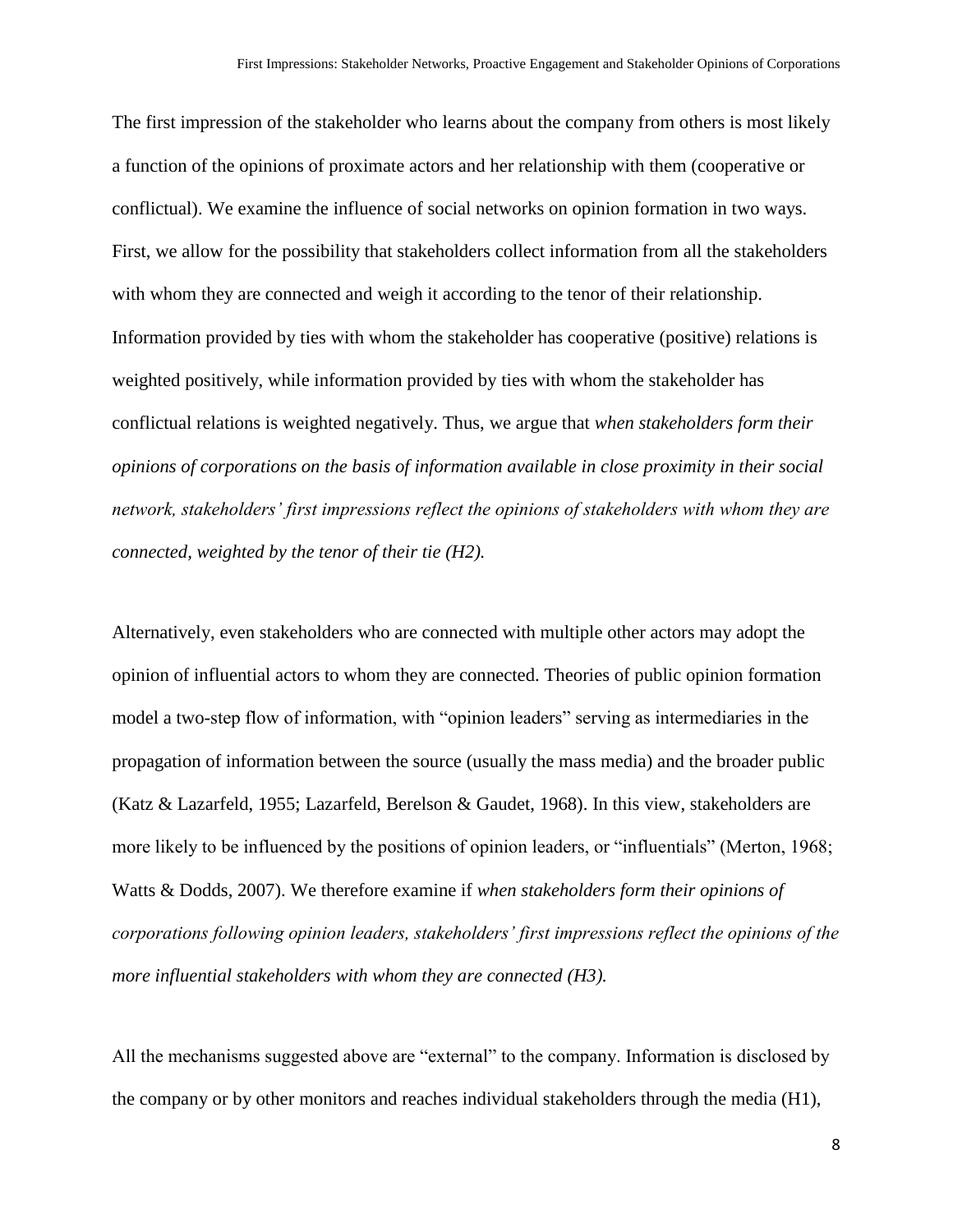through stakeholder networks (H2), or through opinion leaders (H3). We consider one additional and final mechanism that involves direct or indirect interactions between the company and stakeholders. Through day-to-day operations, project developments, and public relation efforts, companies come in contact with various stakeholders. They employ people, apply for permits to government authorities, criticize or collaborate with NGOs, or build a school for the local community. Each one of these activities provides an opportunity for the company to manage the impressions of the stakeholders with whom it interacts.

Impression management tactics are frequently used by managers to influence stakeholder perceptions (Ginsel, Kramer & Sutton, 1992). We focus our attention towards interactions that are initiated by the firm, that is, events in which the firm behaves *proactively* (acts or expresses a positive or negative opinion) towards the stakeholder. We examine whether proactive behavior has a discernible effect on the stakeholder's first impression. We conjecture that *when stakeholders form their opinions of corporations based on direct interactions with the company, stakeholders' first impressions reflect the tenor of these interactions (H4).* The study of proactive behavior has been primarily located at the organizational level (Crant, 2000; Parker, Williams & Turner, 2006; Griffin, Neal & Parker, 2007; Grant & Ashford, 2008; Grant & Parker, 2009; Grant, Gino & Hofmann, 2011) and more recently extended to the domain of environmental strategy (Sharma & Vredenburg, 1998; Aragon-Correa & Sharma, 2003; Buysse & Verbeke, 2003; Bansal & Clelland, 2004). Our study will complement this research through an examination of proactive behavior in the domain of stakeholder impressions management.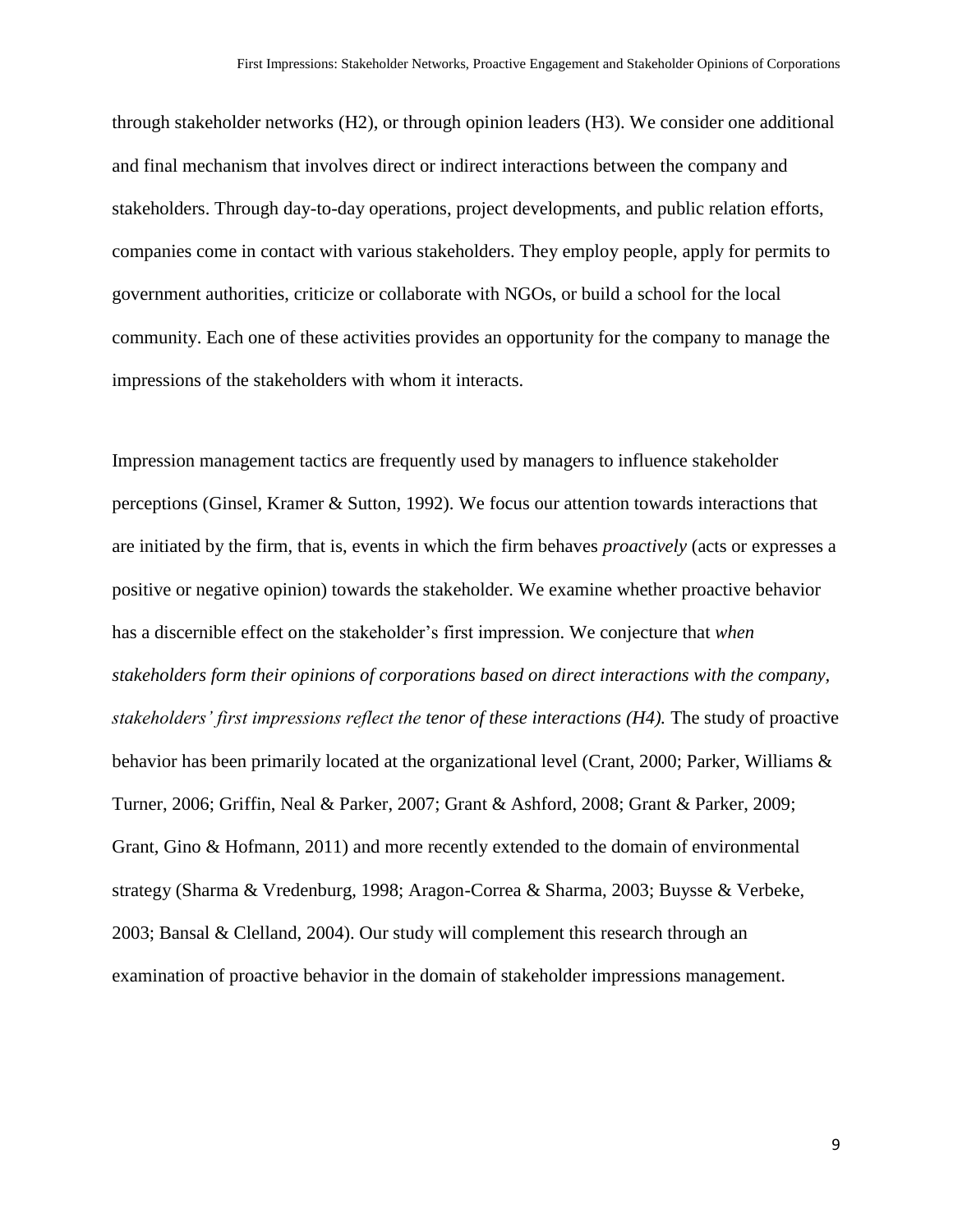### **Stakeholder opinions dataset**

We evaluate these hypotheses on the basis of media-based information on the opinions of *all* relevant social, political and economic actors that have expressed a position towards one of 26 different gold mines or gold mine proposals owned by 19 publicly traded mining firms in 20 countries around the world. This original data was collected in several phases. First, we identified all publicly traded mining firms on the Toronto Stock Exchange who own and operate one, two or three mines outside of the United States, Canada and Australia that have reached the stage of a feasibility study. This sampling criterion allows us to (1) draw upon strict Canadian disclosure requirements for financial and operating data of mining firms to provide sufficient information to control for market value and the intrinsic value of the gold resource; and (2) to analyze stakeholder networks that are defined by a clear issue (the mine) with limited overlap with networks formed around parallel issues or firm operations.

Second, we collected the data on all stakeholder relations for all 26 mines in our sample. We first created a corpus of all news articles referencing the mine. Within each article, every sentence regarding a stakeholder-firm or stakeholder-stakeholder interaction was coded according to a detailed coding protocol that identified "who did what to whom." Our coding captured the source (who), the action reflected in the verb or verb phrase (did what), and the target (whom). We then used fuzzy matching techniques to map all verbs and verb phrases onto a 20-point cooperation-conflict scale that is widely used in international conflict studies and that we modified to closer match events in a business environment. Our resulting dataset comprises over 51,000 stakeholder events which capture stakeholders' opinions of the firms in our sample,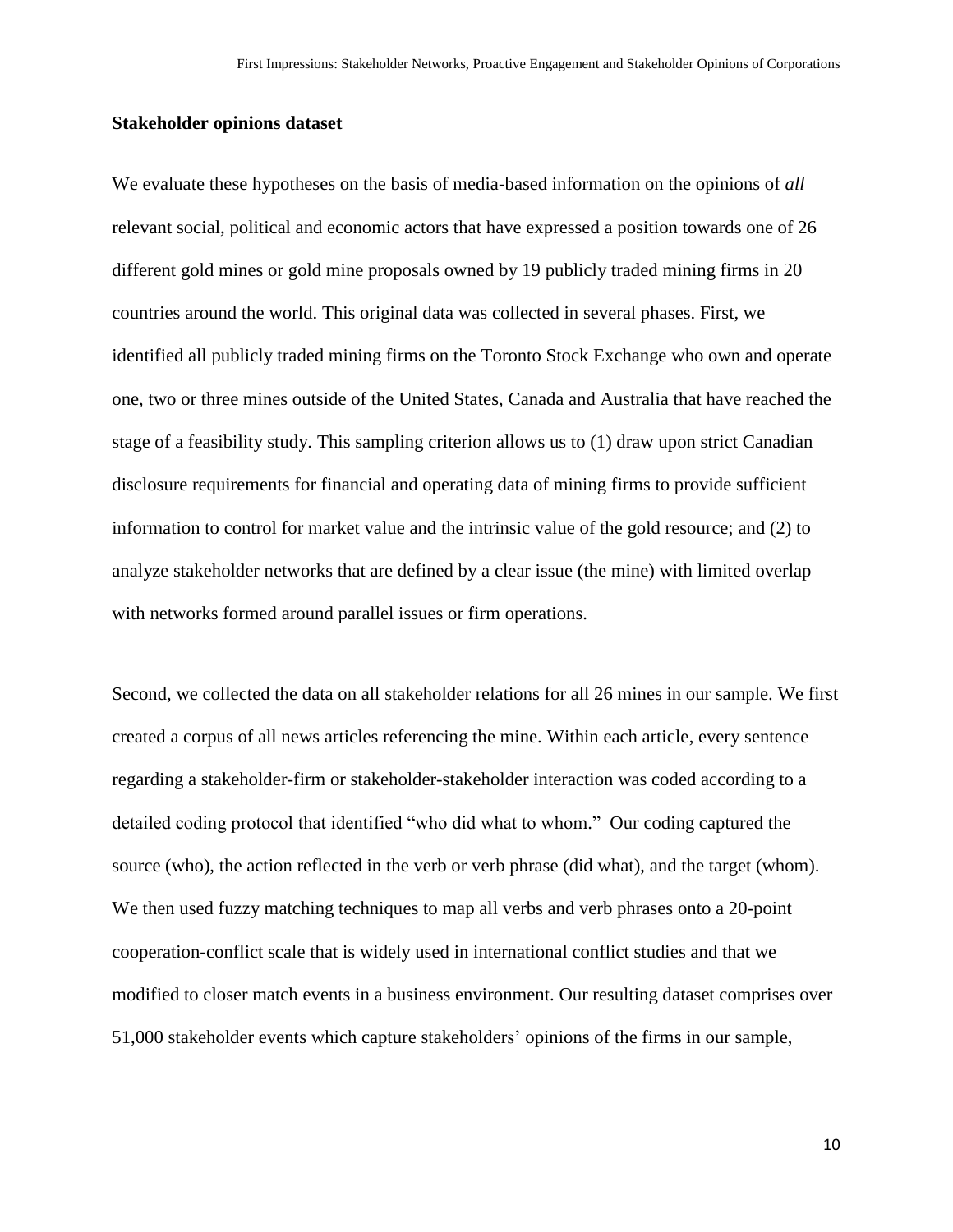firms' behavior towards these stakeholders, and the social networks that link them. The data includes 4,652 unique stakeholders active across the different mines.

Third, we classified each of the 4,652 stakeholders according to their type (political, social or non-governmental, and economic) and 26 different subtypes (e.g., ministry, government agency, military, union, non-governmental organization, ethnic group, etc.), nationality, and location relative to the mine (local, provincial, national, neighboring country, continental, and international). Specifically, of all stakeholders, 1971 are political (government, intergovernmental and military actors), 1055 are economic (firms, employees, industry associations, and unions), and 1626 are social (community and non-governmental actors).

#### **Empirical model**

The focus of our study is the formation of first impressions. Our stakeholder opinion dataset allows us to identify the first time each stakeholder expressed an opinion about the firm or acted in a way that denoted support or opposition towards the mining project. Because stakeholder interactions are coded on a conflict-cooperation scale ranging from  $-9$  to  $+10$ , our dependent variable reflects stakeholder opinions on the same 20-point scale. Similarly, all other variables that reflect the interaction between two stakeholders or the opinion of a specific stakeholder on the focal company are coded on the same scale.

We construct our dependent variable (*first impression*) by selecting only the stakeholder events in which the focal company is the target of an action initiated by or an opinion expressed by a stakeholder, and identify the first such event associated with each stakeholder. There are 931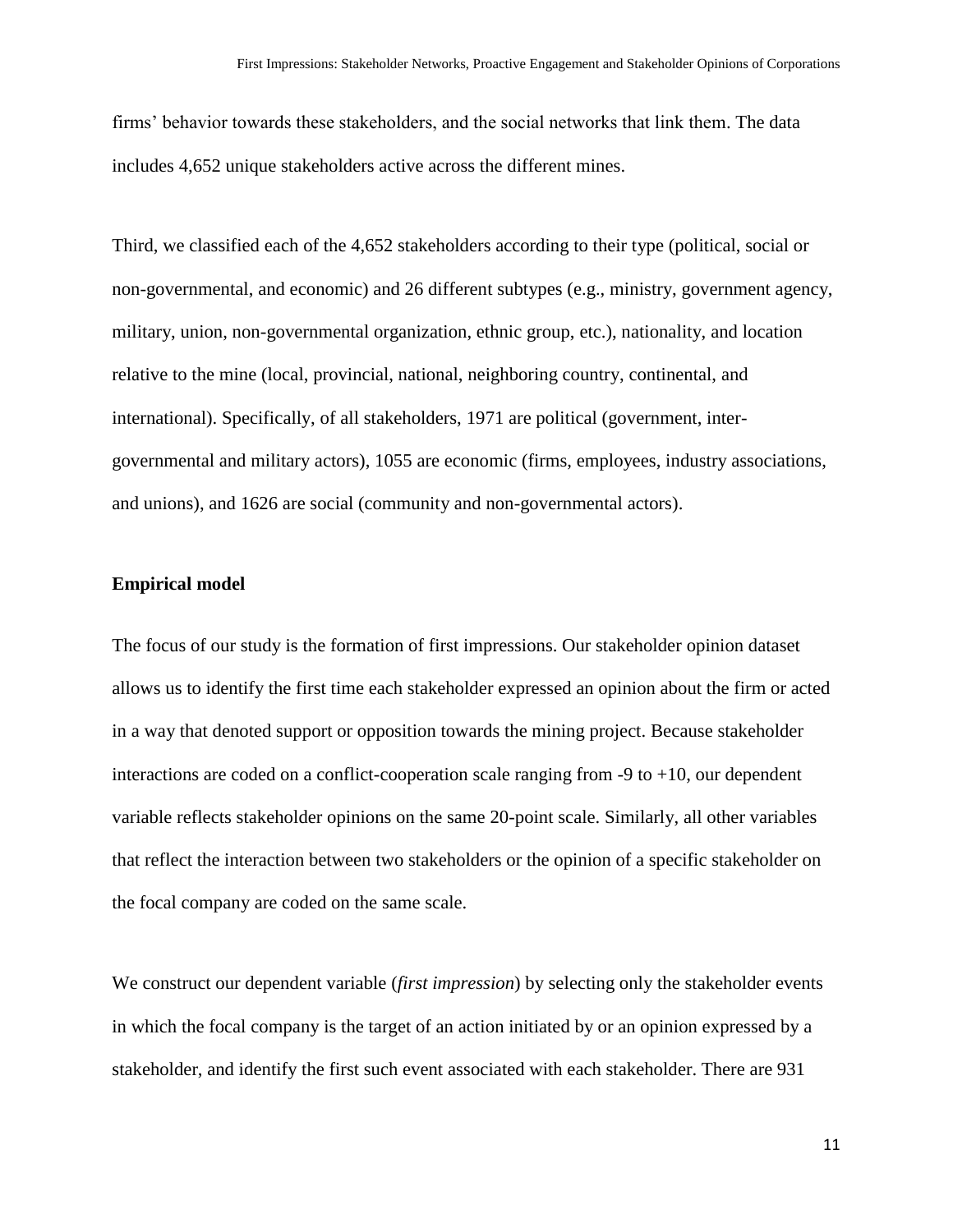such observations—that is, 931 different stakeholders express their opinions about one of the 19 mining companies who are developing or proposing to develop gold mining projects around the world, and we capture the first moment when they do this. While our final results reflect an analysis of these 931 first impressions, it is important to mention that we leverage the full breath of the dataset—i.e. the relationships that exist between all the 4,652 actors and how they change over time—in the construction of the independent variables, as described below.

The key independent variables map directly onto the four opinion formation mechanisms examined. The first mechanism suggests that stakeholders form their opinion on the basis of information available in the media. To capture the portrayal of the firm in the media at the time when the stakeholder forms her first impression, we calculate a moving average of the level of conflict/cooperation across the stakeholder events that took place during a 3-month period leading up to the moment when the stakeholder expresses her opinion (*media image, past 90 days*). The measure is designed to weigh more heavily more recently reported events and more frequently reported events, using a discount factor that ranges between 0.99 and 0.999.

To assess the robustness of our measure, we experiment with different time periods ranging between one month and one year and with alternate weighted averages of stakeholder events. We also include a simpler measure in our analysis (*media image at time of last report*) which captures only the level of conflict/cooperation most recently reported in the media. These measures allow for different alternatives. The first measure builds upon Bayes' rule, which posits that people use new information to "update" their assessment of an issue by refining their previous held belief to reflect the newly acquired information. The second measure builds upon a more crude assumption, specifically that when new information becomes available people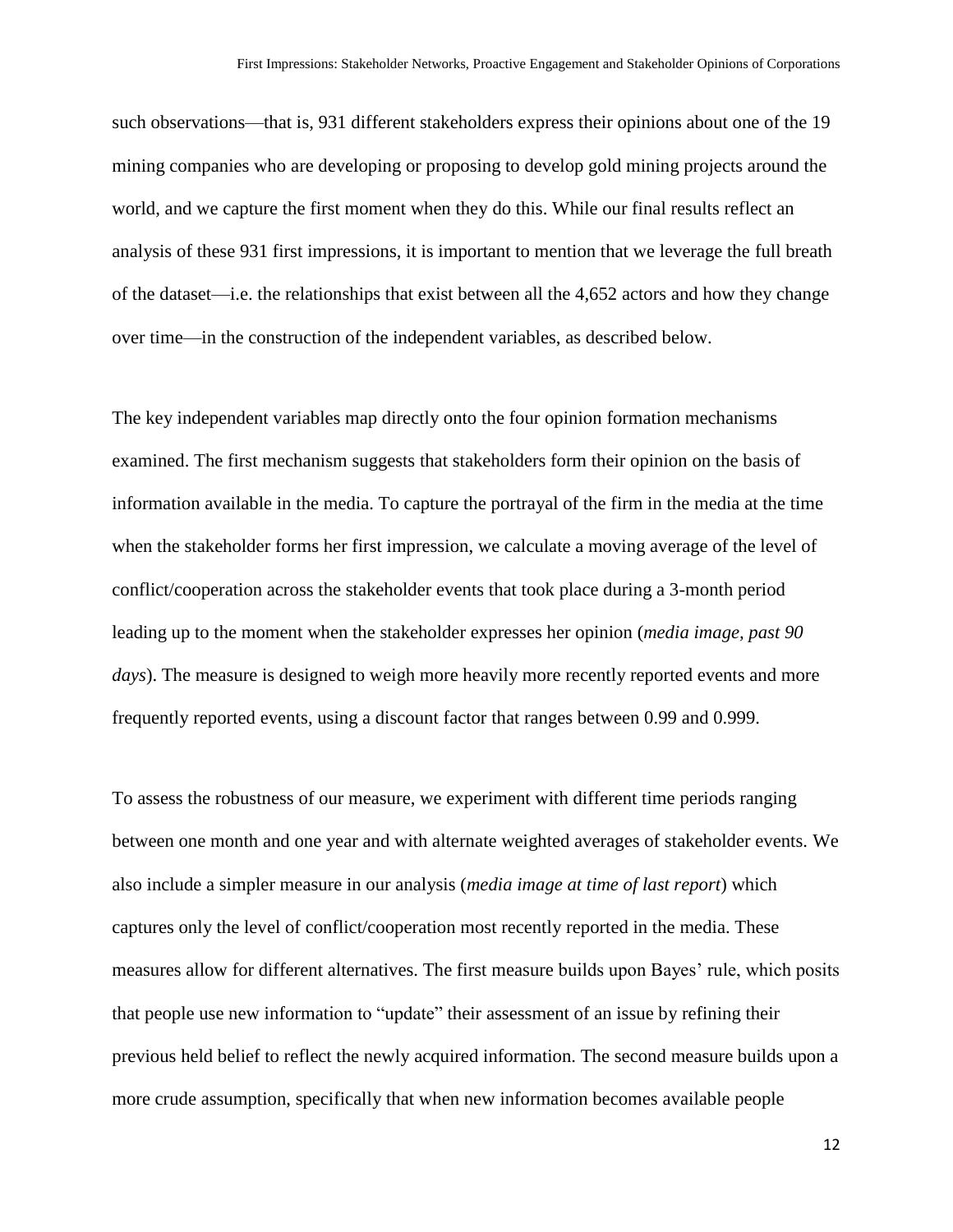discard old information completely and replace it with the newly acquired data. This second measure is therefore an extreme case of the first one, when past information is fully discounted, allowing only new information to shape people's beliefs.

The timing of publicizing information about the company and its projects critically affects the formation of first impressions among stakeholders. We take this very serious and specify our measures to allow for alternative mechanisms of weighing information available through the press. In addition, we also control for the time elapsed since the first press mention (that is, the amount of time the mine proposal has been a media issue) and the cumulative number of press mentions which indicates the salience of the mining operation in the news.

The second mechanism proposed suggests that stakeholders form their opinions of the basis of information obtained through their social networks. To evaluate the extent to which this happens, we generate different measures of *connected ties' opinions*. The first such measure (*connected ties' opinions, unweighted*) is the average of the opinions about the mining company held by all the actors with whom the focal stakeholder is tied. This implies that the stakeholder is aware of his connections' opinions about the company and uses them to inform her own position. The second measure (*connected ties' opinions, weighted by affect*) weighs the information on the opinions of all actors with whom the focal stakeholder is connected by the strength of the tie that links them and the sign of their tie. Thus, this measure captures the fact that stakeholders who inform their opinions based on those of others will reflect positively friends' positive opinions of the firm *as well as* foes' negative opinions, and will reflect negatively friends' negative opinions and foe's positive opinions of the firm. Thus, this second measure modifies the first measure to reflect what is, in our view, a more realistic depiction of how people assess information they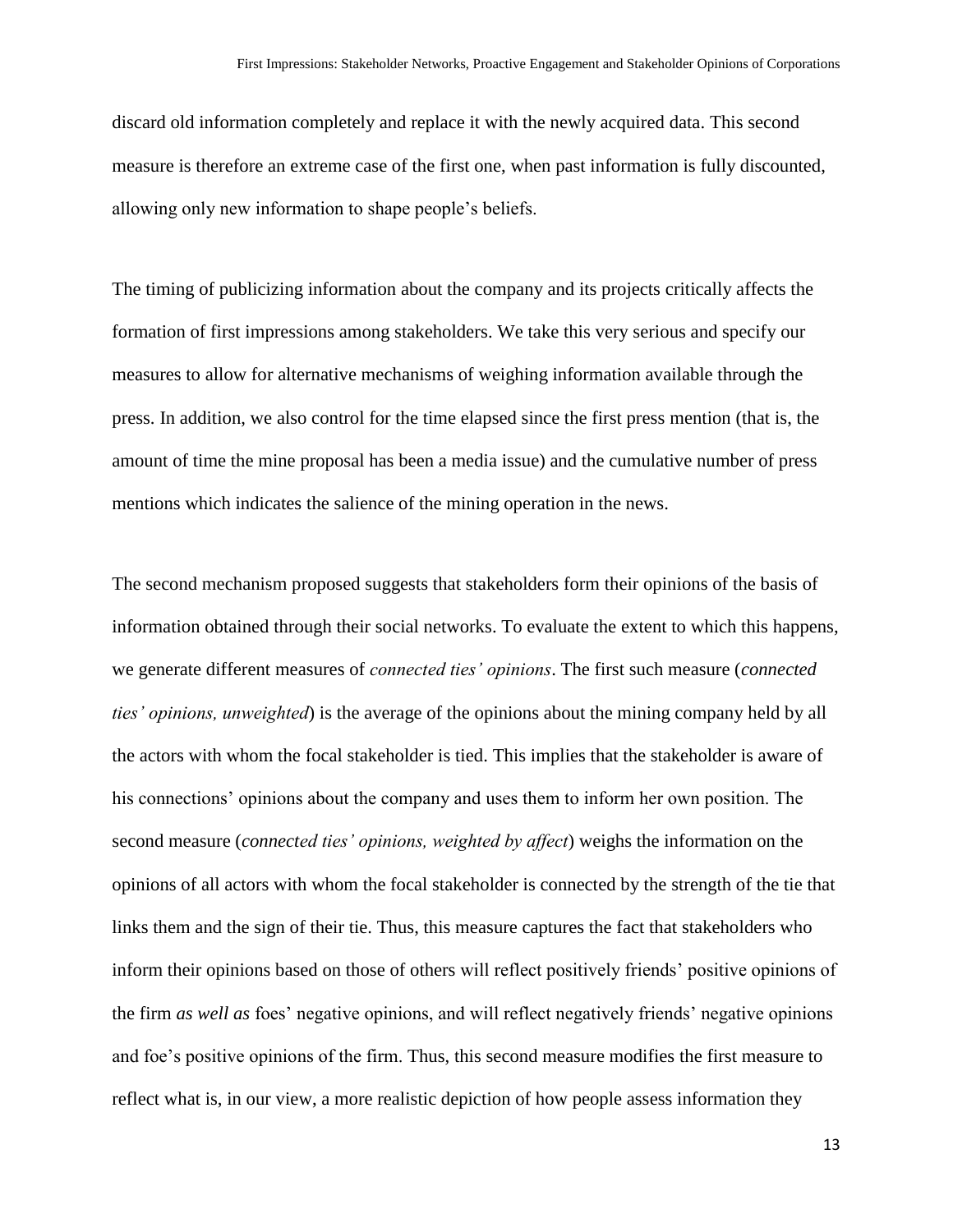obtain through their social network. Rather than using a simple average of all the ties' opinions, these are weighed by how much the focal actor likes or cooperates with his ties.

The third mechanism we suggest builds directly on theories of public opinion formation, which highlight the critical role of opinion leaders or "influentials." To assess it, we use network measures of status (Bonacich, 1987) to identify the degree of influence of each stakeholder in close proximity to the focal stakeholder, and capture their opinions with the two variables. The first, *opinion leaders (weighted by status and affect)* weighs the opinion of a stakeholder's ties by their degree of influence and by the sign of the relationship between them. The second measure, *opinion leader's position* reflects only the opinion of the *most* influential stakeholder who has expressed an opinion towards the mining company or its project at the time. To ensure robustness, we also consider two alternative measures of this variable. The first imposes an additional restriction that the opinion leaders belong to the same stakeholder category as the focal stakeholder. In this scenario, stakeholders that are identified as "social" are believed to take their clues from other social stakeholders, even when they are connected with highly influential political or economic actors. The second alternative measure restricts the choice set to opinion leaders with whom the focal stakeholder is positively tied. The results do not change when we use these alternative measures.

The final mechanism considered in our study highlights that firms can shape stakeholders' impressions through direct and indirect interactions with them. We examine whether firms that proactively engage stakeholders are more likely to imprint an impression on them that is a close reflection of the tenor of the engagement. To evaluate this mechanism, we construct a measure *proactive engagement* as a moving average of all events in which the focal stakeholder was the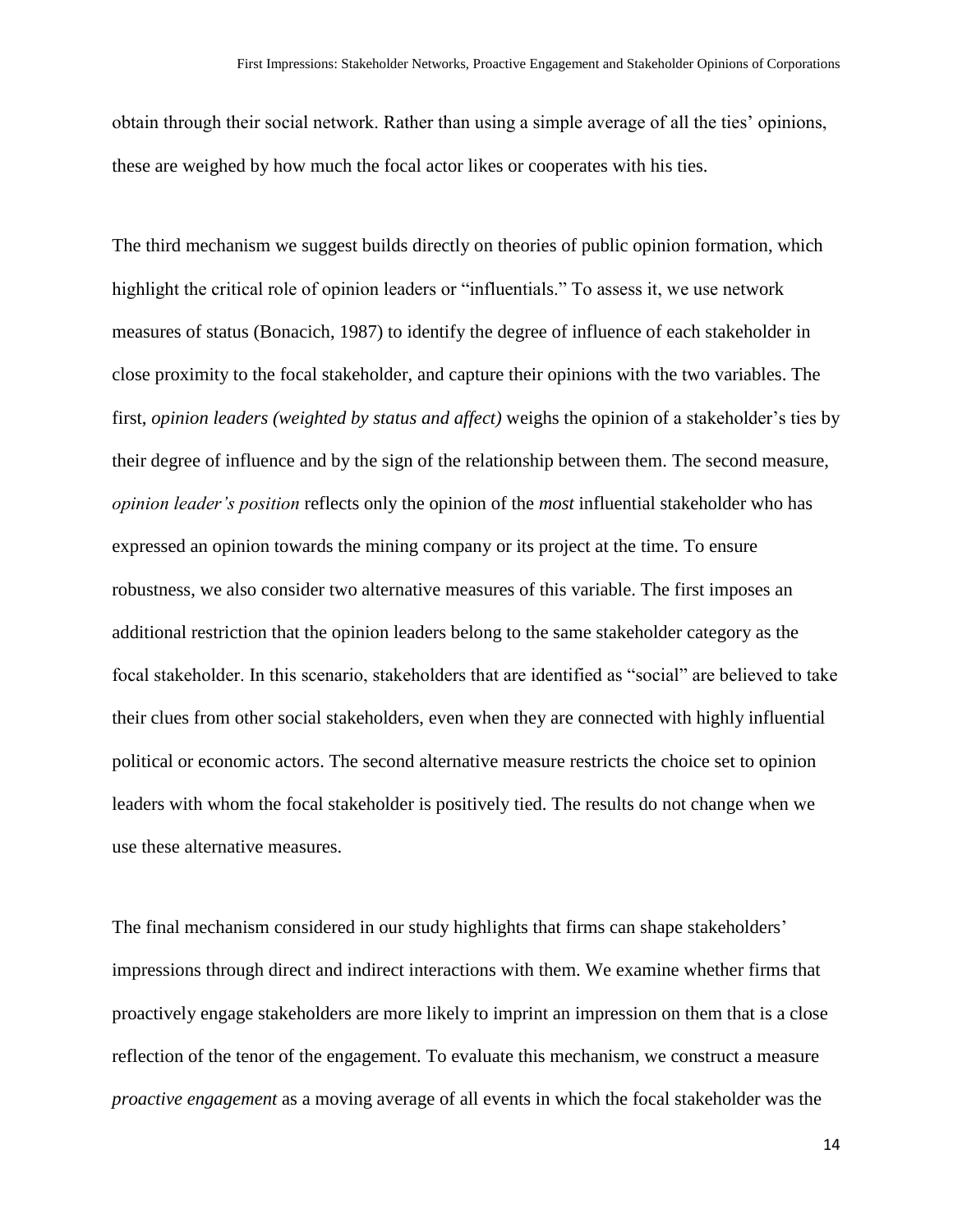target of the firm's actions or expressions during the last 90 days. This variable is constructed on the basis of the same formula described above for measuring media image and weighs more heavily more recent proactive engagements. To check the robustness of this metric, we alternate with a simpler measure that averages all the engagements initiated by the company up to the point when the focal stakeholder expresses her opinion. The results (not shown) are robust to this alternative specification.

In addition, we include in our analysis a wide range of variables that control for stakeholder and firm characteristics. At the stakeholder level, we specify its type (social, political or economic) or subtype, and its location relative to the mine (local, national, etc.). As mentioned earlier, stakeholder beliefs are also shaped by their agendas, or the roles they play in society. In other words, stakeholders are differently disposed to express a positive or negative opinion towards a mining firm. At the firm level, we control for the age of the mining project proposal (i.e., the time since the first media report), the market value of the company, and the estimated value of gold resources under its control. Table 1 presents summary statistics for all the variables included in the analysis.

To assess the extent to which media image, stakeholder networks, opinion leaders, and proactive engagement by companies affect stakeholders' first impressions of companies, we assess the impact of the variables described above using multi-level random parameter estimation methods. Our data is by design at two different levels: 931 stakeholders linked to 19 firms. The dependent variable *first impressions* is at the lowest level of analysis—the stakeholder level. One of the key variables of interest, *media image*, and several control variables are at the higher firm level. Multi-level analysis allows us to incorporate such clustering in the estimation. Random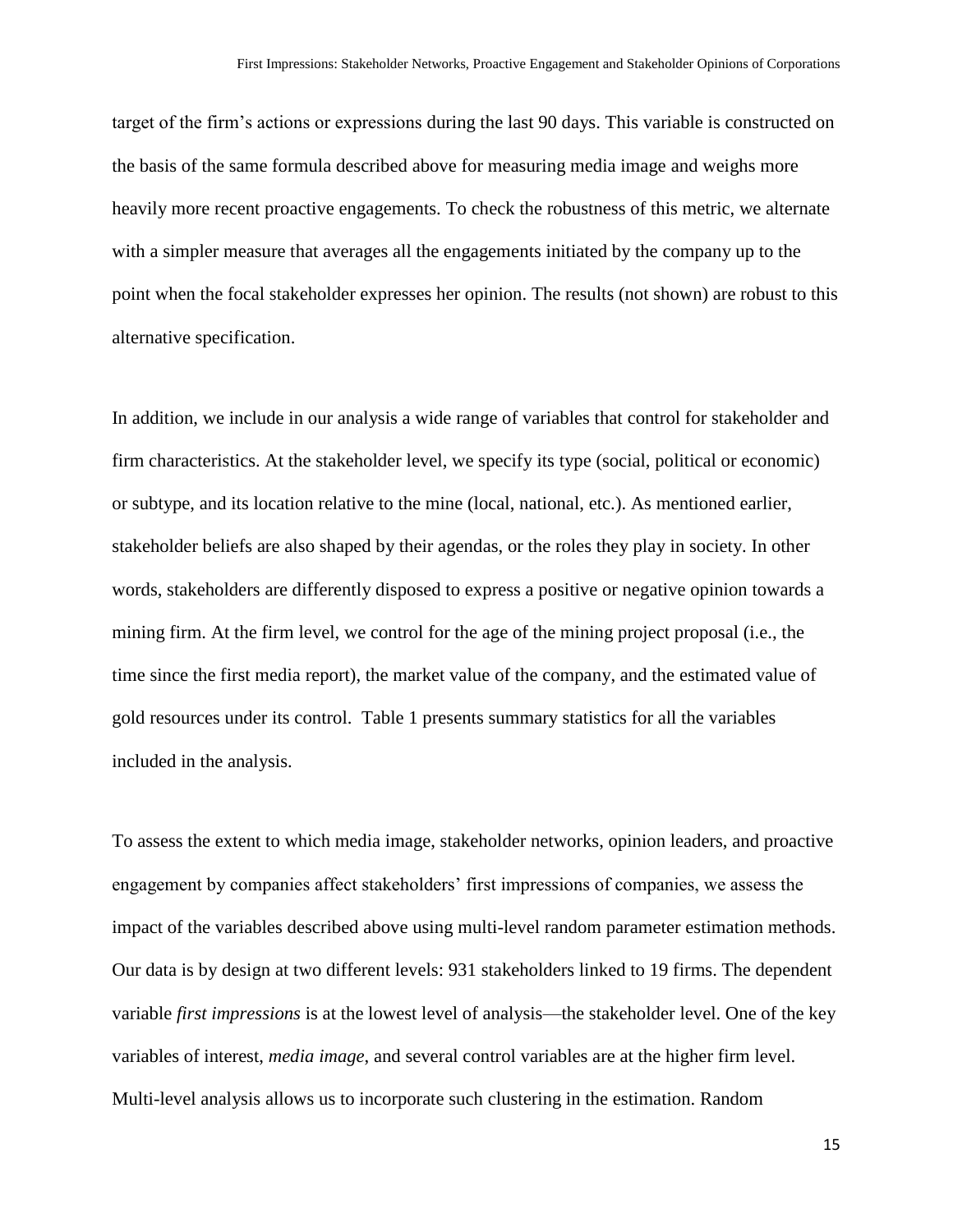parameter models further permit us to assume that the coefficients estimated are randomly drawn from the distribution estimated and vary across observations.

#### **Results and discussion**

The results are shown in Table 2. All of our independent variables are constructed on the basis of the same dataset of media reported interactions between the companies and a wide range of stakeholders and between these stakeholders themselves. For this reason, our analysis must take into consideration that *media image* variables incorporate *both* information on firm-initiated events and stakeholder-initiated events, *proactive engagements* reflects only firm-initiated events, while stakeholder networks and opinion leader variables reflect only stakeholder-initiated events. With the exception of one model (which is included only to show that results persist) we separate the analysis of media image variables in models (1) and (2), and pair firm-initiated *proactive engagement* with stakeholder network variables in models (3), (4) and (5), and with opinion leader variables in models (6) and (7), as described below.

Models (1) and (2) show the impact of media image. The variables *media image* reflect the tenor of *all* stakeholder-firm and firm-stakeholder interactions as reflected in the media up to the day before the day when the focal stakeholder expresses her opinion about the mining company. Models (3), (4) and (5) differentiate between information obtained from the company directly through its *proactive engagement* and information obtained through stakeholder networks as reflected in the variables *connected ties' opinions* (unweighted, weighted by affect and weighted by status). Models (6) and (7) differentiate between information obtained from the company directly through its *proactive engagement* and information obtained from opinion leaders. Model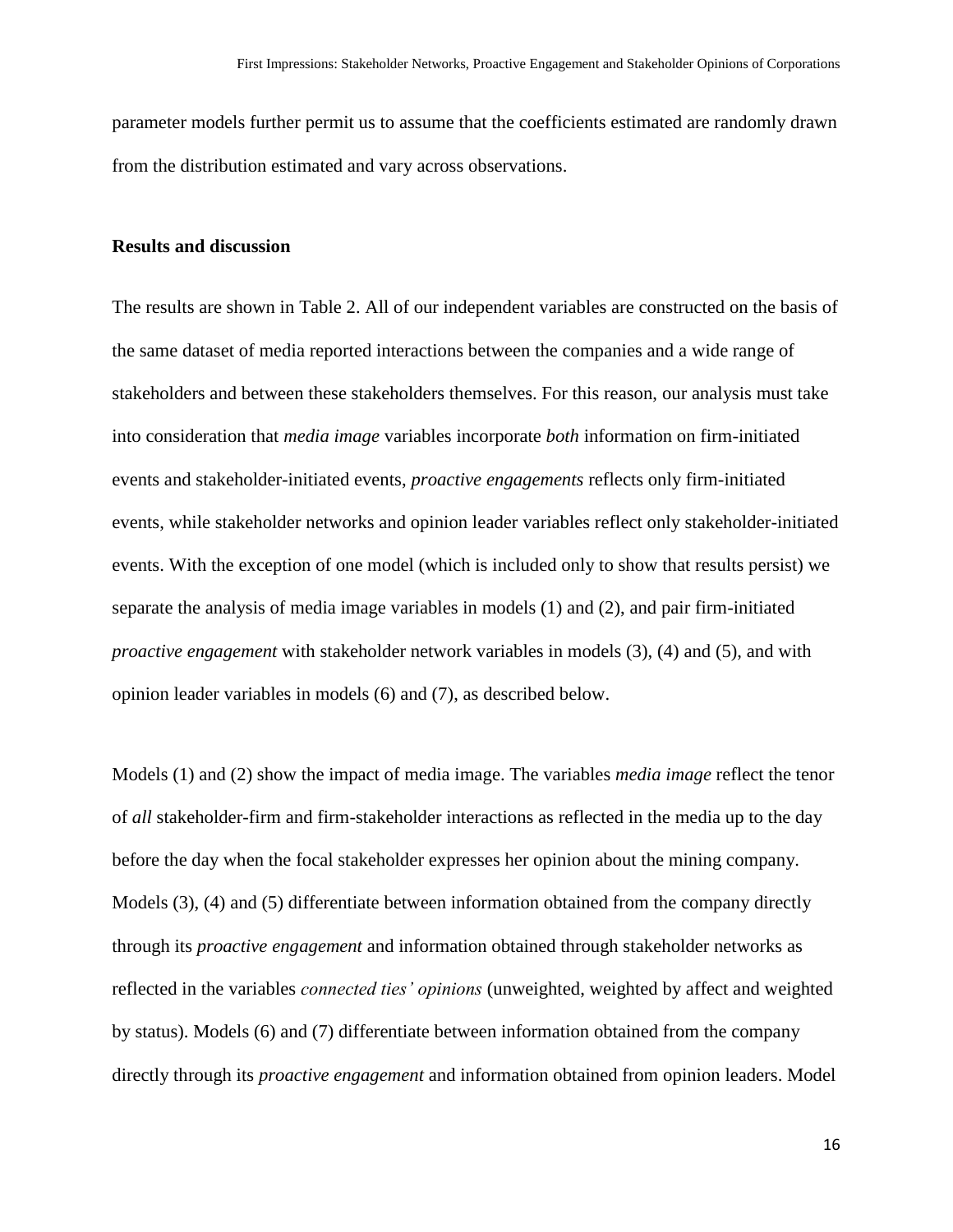(8) shows that while results weaken if we incorporate both media image, on the one hand, and proactive engagement and opinion leaders or stakeholder networks variables, on the other, they are nonetheless showing the same effects.

We find strong support for the baseline hypothesis which suggests that people update their beliefs using new information provided by the media. While not surprising, this result strongly highlights the importance of a company's image in the press. A unit increase in media image can enhance a stakeholder's first impression of the company by about 0.203. The result is equally strong when we use our alternate measure of media image, which implies that all old information is discarded and replaced with the most recent media reports.

We also find strong and robust support for the proposition that proactive engagement by companies positively induces stakeholders to form a better first impression of companies than they would otherwise. Results using our alternative measure (*proactive engagement, all past*) reveal similar coefficients. A unit increase in proactive engagement improves the first opinion a stakeholder expresses towards the corporation by about 0.2. We have shown elsewhere the financial implications of having strong cooperative relationships with stakeholders [citation removed to ensure anonymity during the review process], as well as the network implications or ripple effects of starting out with positive relationships [citation removed]. It is encouraging to see that companies can play a critical role in the formation of first impressions. Proactive engagement towards stakeholders can go just as far as positive media image in terms of shaping stakeholders' first impressions.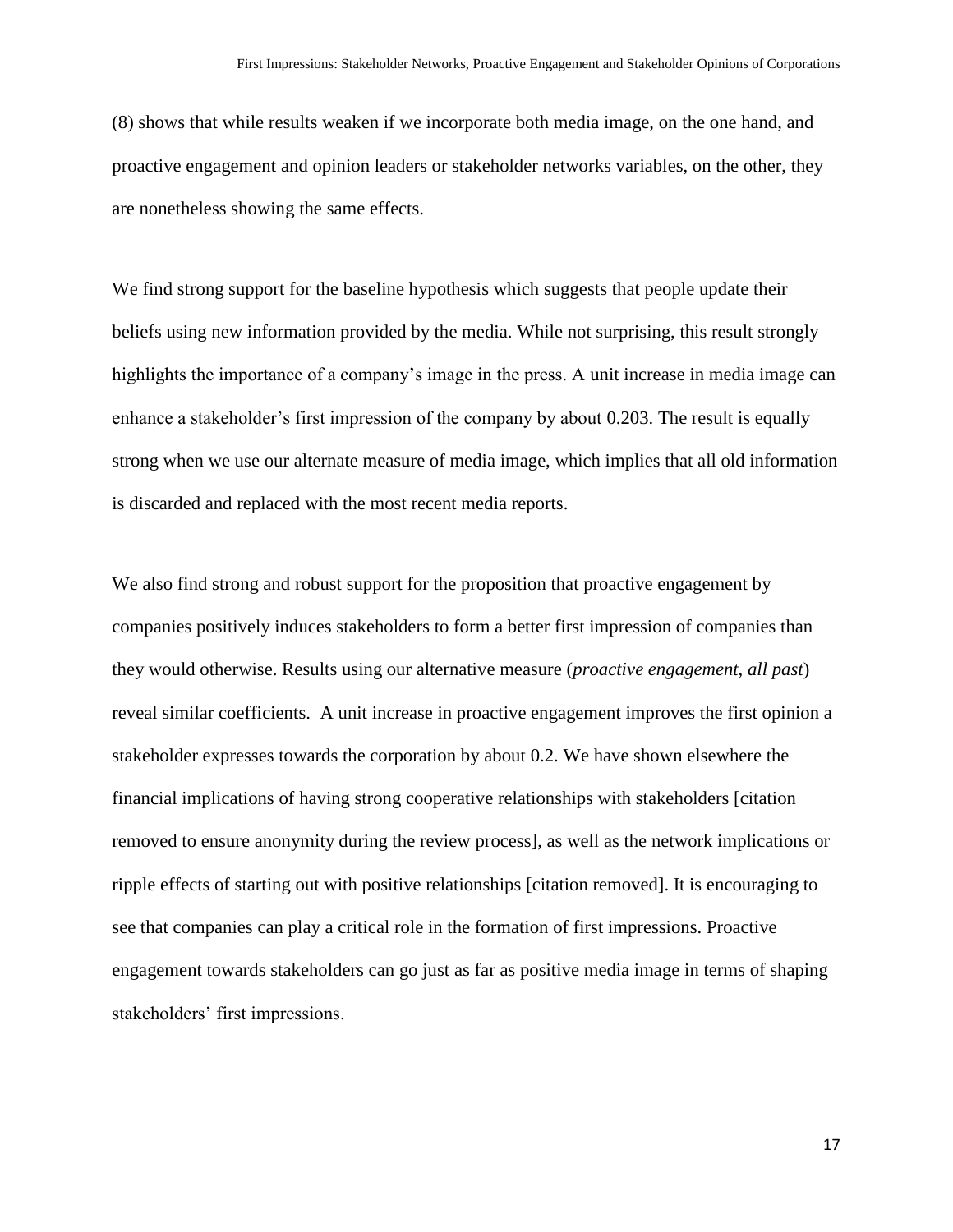Contrary to our expectations, neither our measures of connected ties' opinions nor those referring to opinion leaders or "influentials" carry much weight in the analysis. Alternative measures designed to capture these two mechanisms remain statistically insignificant in different empirical specifications. While we do not rule out the possibility that further refinements of these measures might reveal different dynamics, we offer an interpretation of this result. It is quite possible that people become aware of an issue—especially something as specific as a mining proposal—from others in their social networks, but once "alerted," they turn to the media for information before they form their first impressions. Information travelling through networks is more likely to reach the interested parties faster. However, such information is believed to be noisy—"I heard it through the grapevine"—and more likely to be discounted.

Similarly, the results show that opinion leaders, or "influentials," are not really influential when it comes to the formation of first impressions about corporations. Our finding resonates with previous work on influentials (Watts and Dodds, 2007), which shows on the basis of computer simulations that the power of influentials to trigger changes in opinion is quite limited. Information offered by opinion leaders might be perceived as biased because they have a specific agenda they pursue. People who hold higher status in society (that is, are more connected to many other actors which also have high status) are likely to have reached this position by advocating for specific issues. Politicians were elected and are well known because they push for certain policies; NGO activists have become known because they advocate publicly and broadly for specific issues they care about; film celebrities are generally associated with leftist ideas; and so on. Thus, it is quite possible that both social networks and opinion leaders are extremely influential in terms of raising awareness on a topic as controversial as mining has become these days, but less effective in actually shaping stakeholders' opinions on the matter.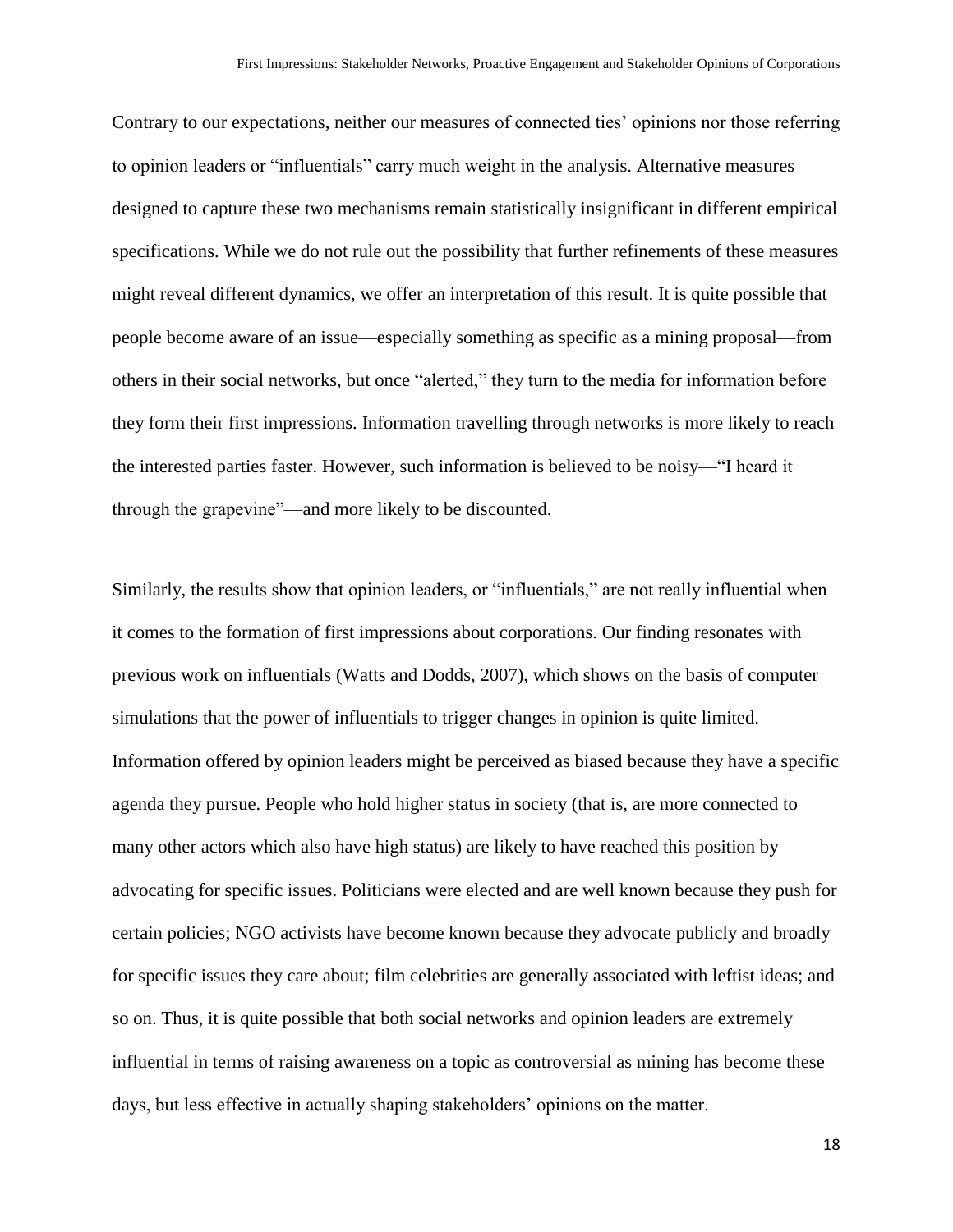There is another plausible explanation for the absence of statistically significant coefficients on the variables associated with mechanisms suggesting that first impressions are shaped by social networks and opinions leaders. By definition, first impressions form early. They reflect the first time a stakeholder expresses an opinion towards or acts in a way that conveys support or opposition towards the mining project. This typically happens relatively early in the life of a proposal, when social networks are not fully fledged and when the most influential opinion leaders may not have had a chance to speak out on the subject. It is possible and plausible that as time goes by, the weight of these different mechanisms shifts away from the media and direct engagement from the company towards social networks and opinion leaders. And it is quite possible and plausible that this is even more so for mining proposals that have become controversial with time. Whether this is or not the case is a matter of empirical investigation, and we intend to extend the current analysis to examine more closely the extent to which different mechanisms might be at work at different points in time.

### **Conclusion**

Our study builds across multiple fields in management studies, and hopes to contribute new insights to their development. Studies on reputation management have gained momentum in the last decade, drawing the attention of scholars and managers alike towards understanding the factors that influence it. Equally fruitful has been the development of practitioner-oriented publications in the domain of stakeholder engagement that highlight the importance of communicating and collaborating with stakeholders and offer a menu of recommendations on how to proceed. We see our work as lying at the intersection of these two areas, offering strong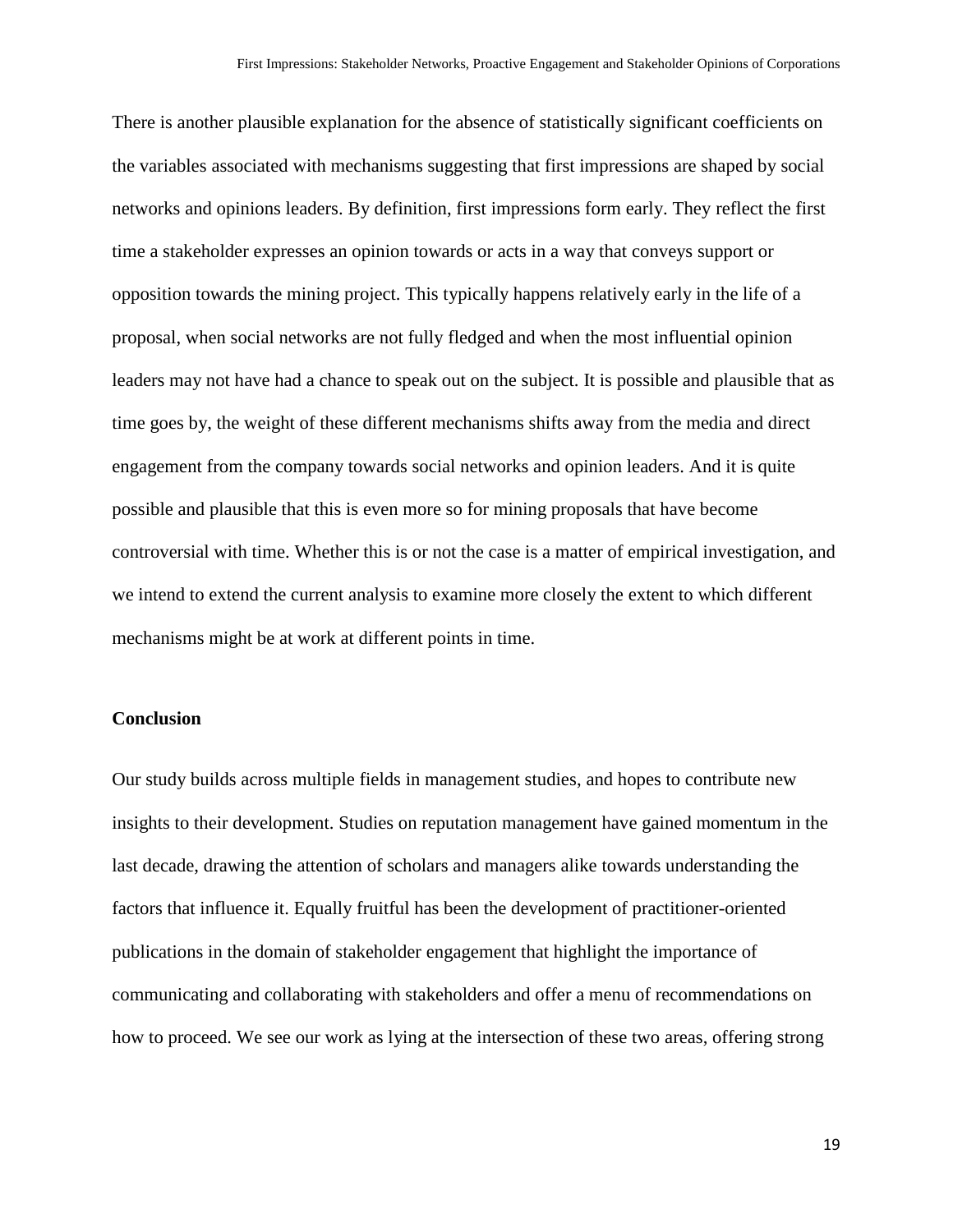empirical evidence for the effect of proactive stakeholder engagement on a company's reputation with its stakeholders.

Our analysis brings good news to managers of corporations. While most agree that reputation is a precious asset, many would argue that they have little control over what different stakeholders think of them. We beg to differ. Engaging stakeholders in a proactive way—reaching out to them to present their business plans, asking to meet in order to understand their preferences, soliciting their feedback on issues that touch closely to their priorities—goes a long way towards improving stakeholders' first impressions. In a world where managerial time and financial resources are scarce, it is often difficult to make the argument for the value of extensive stakeholder engagement. After all, wouldn't most be inclined to say that a day spent by a toplevel executive in the local community cannot really add up to much? But it really can. First impressions are sticky, and as many managers have learned the hard way, it is much harder to change someone's heart and mind than it is to win them in the first place.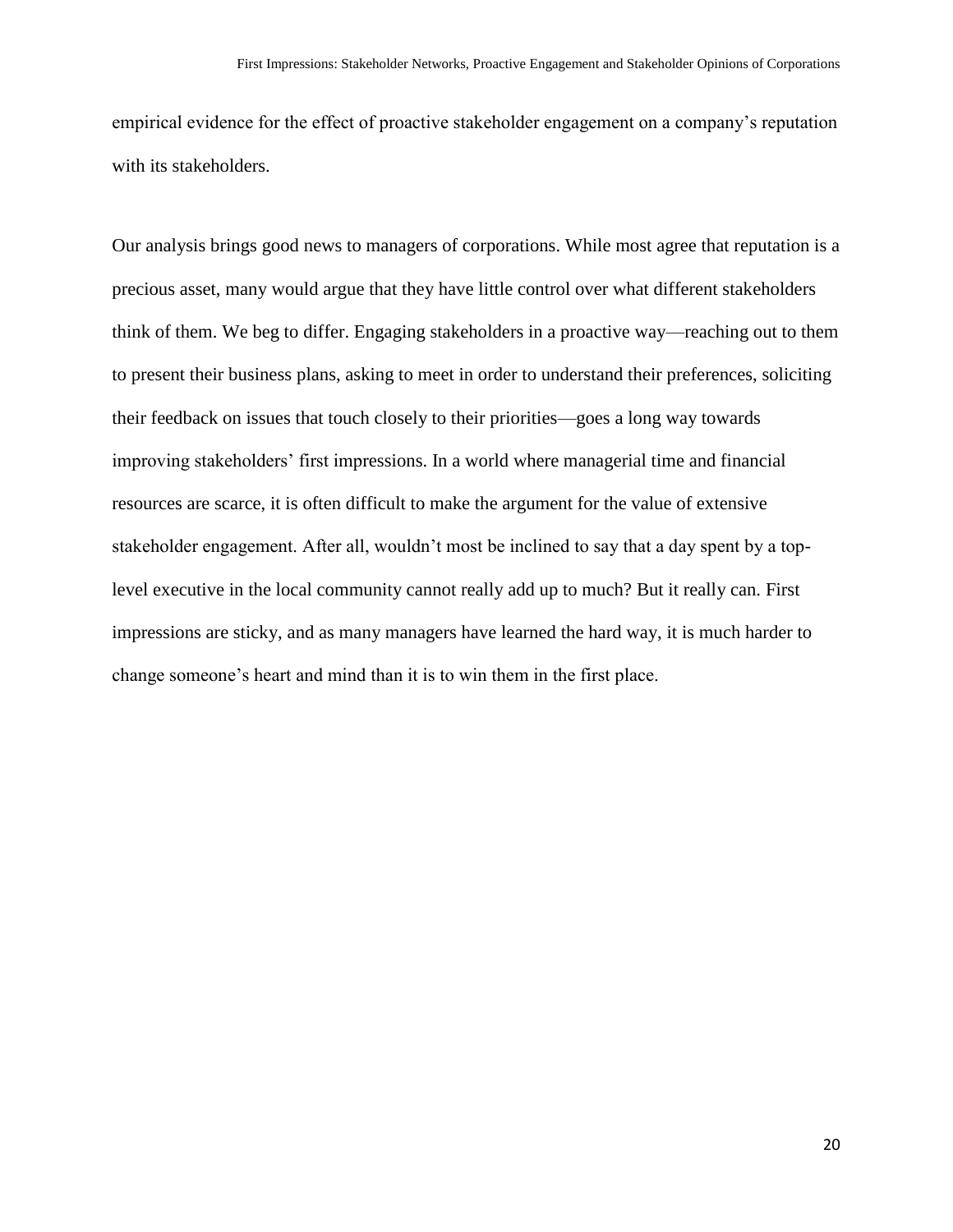### **References**

- Aragon-Correa,Alberto, and Sanjay Sharma. 2003. A Contingent Resource-Based View of Proactive Corporate Environmental Strategy. *Academy of Management Review* 28 (1): 71-88.
- Bansal, Pratima. 2004. Evolving Sustainabily: A Longitudinal Study of Corporate Sustainable Development. *Strategic Management Journal* 26: 197-218.
- Bansal, Pratima, and Iain Clelland. 2004. Talking Trash: Legitimacy, Impression Management, and Unsystematic Risk in the Context of the Natural Environment. *Academy of Management Journal* 47 (1): 93-103.
- Bonacich, P. 2007. Some unique properties of eigenvector centrality. *Social Networks 29* (4): 555-564.
- Buysse, Kristel, and Alain Verbeke. 2002. Proactive Environmental Strategies: A Stakeholder Management Perspective. *Strategic Management Journal* 24: 453-470.
- Crant, Michael. 2000. Proactive Behavior in Organizations. *Journal of Management* 26 (3): 435- 462.
- Diermeier, Daniel. 2011. *Reputation Rules: Strategies for Building Your Company's Most Valuable Asset.* New York: McGraw Hill.
- Donaldson, T., & Preston, L. E. 1995. The stakeholder theory of the corporation: Concepts, evidence, and implications. *Academy of Management Review*, 20: 65-91.
- Elsbach, Kimberly. 1994. Managing organizational legitimacy in the California cattle industry: The construction and effectiveness of verbal accounts. *Administrative Science Quarterly*, 57-88.
- Elsbach, Kimberly, & Robert Sutton. 1992. Acquiring organizational legitimacy through illegitimate actions: A marriage of institutional and impression management theories. *Academy of Management Journal*, *35*(4), 699-738.
- Fombrun, Charles, and Mark Shanley. 1990. What's In a Name? Reputation Building and Corporate Strategy."*Academy of Management Journal* 33 (2): 233-258.
- Fombrun, Charles. 1996. *Reputation: Realizing value from the corporate image*. Boston: Harvard Business School Press.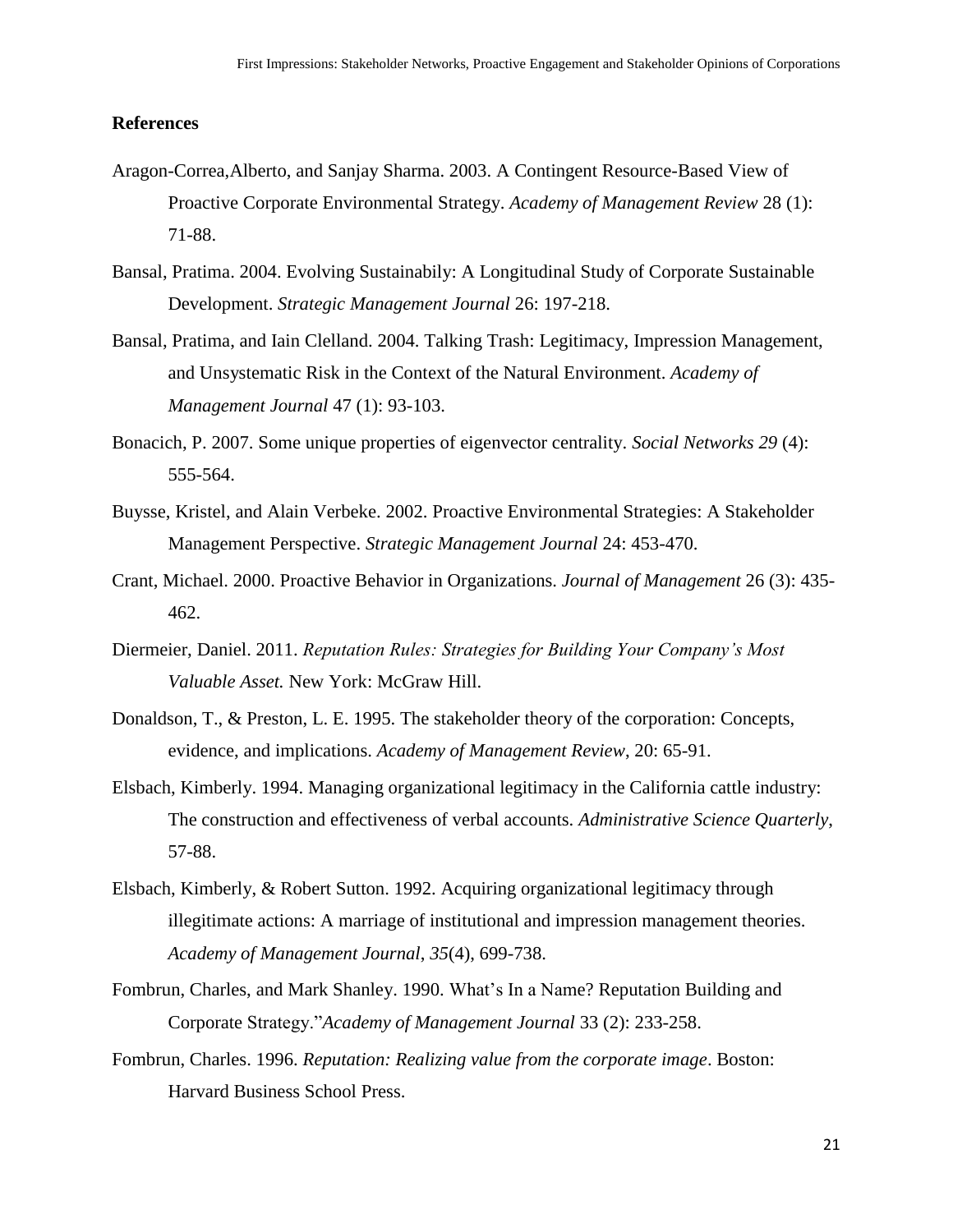Freeman, Edward. 1984. *Strategic management: A stakeholder approach*. Boston: Pitman.

- Gardner, William and Mark Martinko. 1988. Impression management in organizations. *Journal of Management*, *14*(2): 321-338.
- Grant, Adam and Susan Ashford. 2008. The Dynamics of Proactivity at Work. *Research in Organizational Behavior* 28: 3-34.
- Grant, Adam, Francesca Gino, and David Hofmann. 2011. Reversing the Extraverted Leadership Advantage: The Role of Employee Proactivity. *Academy of Management Journal* 54 (3): 528-550.
- Grant, Adam and Sharon Parker. 2009. Redesigning Work Design Theories: The Rise of Relational and Proactive Perspectives. *The Academy of Management Annals* 3 (1): 317- 375.
- Griffin, Mark, Andrew Neal, and Sharon Parker. 2007. A New Model of Work Role Performance: Positive Behavior in Uncertain and Interdependent Contexts. *Academy of Management Journal* 50 (2): 327-347.
- Katz, Elihu & Paul Lazarsfeld. 1955. Personal Influence. *The Part Played by People in the Flow of Mass Communication. New York*.
- Lazarsfeld, Paul, & Bernard Berelson and Hazel Gaudet. 1968. *The People's Choice. How the Voter Makes Up His Mind in a Presidential Campaign.*
- Lord, C. G., R. L. Ross, and M. R. Lepper. 1979. Biased Assimilation and Attitude Polarization: The Effects of Prior Theories on Subsequently Considered Evidence, *Journal of Personality and Social Psychology* 37: 2098-2109.
- Merton, Robert. 1968. *Social theory and social structure*. Simon and Schuster.
- Mynatt, Clifford, Michael Doherty, and Ryan Tweney. 1977. Confirmation Bias in a Simulated Research Environment: An Experimental Study of Scientific Inference. *Quarterly Journal of Experimental Psychology* 29: 85-95.
- Nickerson, Raymond. 1998. Confirmation Bias: A Ubiquitous Phenomenon in Many Guises. *Review of General Psychology* 2 (2): 175-220.
- Parker, Sharon, Helen Williams, and Nick Turner. 2000. Modeling the Antecedents of Proactive Behavior at Work. *Journal of Applied Psychology* 91 (3): 636-652.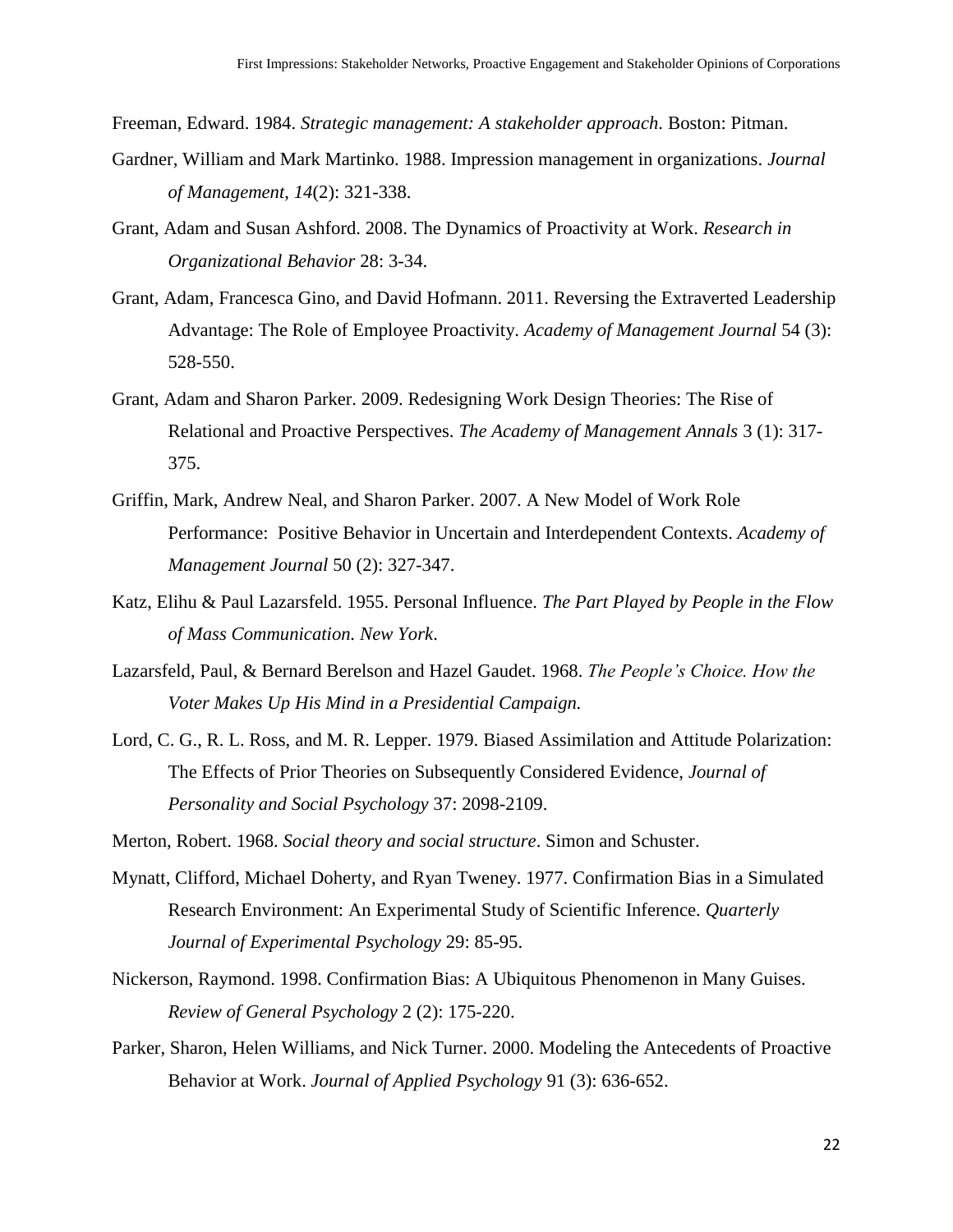- Post J, Preston L, Sauter-Sachs S. 2002. *Redefining the corporation: Stakeholder management and organizational wealth*. Stanford University Press.
- Rabin, Matthew, and Joel Schrag. 1999. First Impressions Matter: A Model of Confirmatory Bias. *The Quarterly Journal of Economics* 114 (1): 37-82.
- Sharma, Sanjay, and Harrie Vredenburg. 1998. Proactive Corporate Environmental Strategy and the Development of Competitively Valuable Organizational Capabilities. *Strategic Management Journal* 19 (8): 729-753.
- Watts, Duncan, and Peter Sheridan Dodds. 2007. "Influentials, Networks, and Public Opinion Formation." *Journal of Consumer Research* 34 (4): 441-458.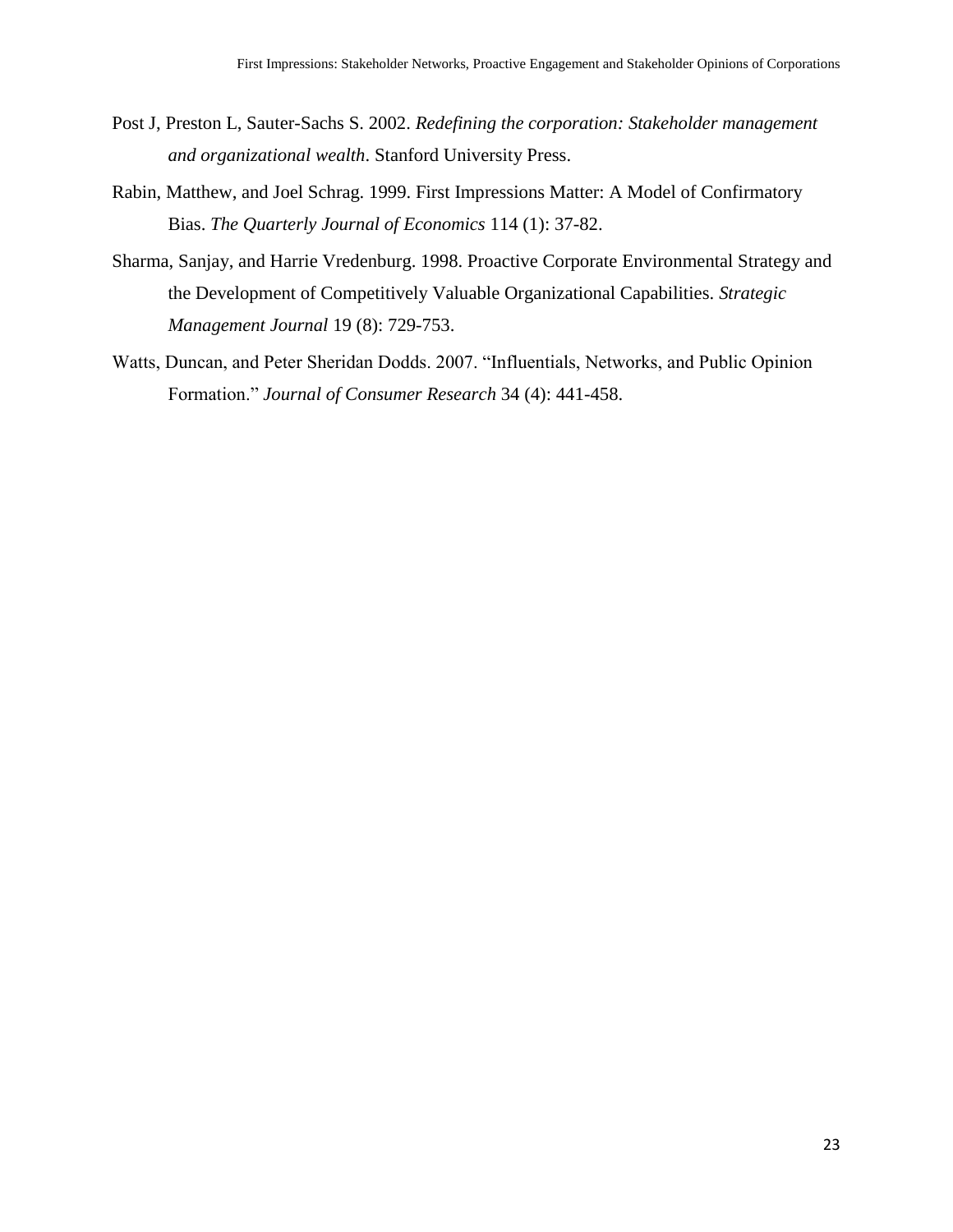**Table 1.** Summary statistics.

| <b>Variable</b>                                 | Obs | <b>Mean</b> | Std. Dev. | Min      | <b>Max</b> |
|-------------------------------------------------|-----|-------------|-----------|----------|------------|
|                                                 | 952 | 1.16        | 3.70      | $-9.00$  | 10.00      |
| <b>First Impressions</b>                        |     |             |           |          |            |
| Media image (past 90 days)                      | 931 | 0.97        | 3.51      | $-9.00$  | 10.00      |
| Media image (at time of last report)            | 931 | 0.72        | 3.28      | $-13.15$ | 16.46      |
| Proactive engagement (past 90 days)             | 952 | 0.30        | 1.42      | $-13.03$ | 11.21      |
| Proactive engagement (all previous)             | 952 | 0.46        | 1.64      | $-9.00$  | 7.00       |
| Connected ties' opinions (unweighted)           | 952 | $-0.05$     | 1.12      | $-20.05$ | 6.05       |
| Connected ties' opinions (weighted by affect)   | 952 | 0.01        | 2.03      | $-27.63$ | 22.40      |
| Connected ties' opinions (weighted by status)   | 952 | 0.00        | 0.06      | $-1.12$  | 0.52       |
| Opinion leaders (weighted by status and affect) | 952 | 0.00        | 0.22      | $-4.72$  | 2.27       |
| Top opinion leader's position                   | 952 | 0.08        | 0.43      | 0.00     | 4.48       |
| Times since first report (log)                  | 931 | 7.77        | 0.89      | 2.64     | 8.93       |
| Number of press mentions (log)                  | 931 | 5.83        | 1.77      | 0.00     | 8.35       |
| Market value (log)                              | 952 | 4.02        | 2.85      | 0.00     | 7.33       |
| Resources value (log)                           | 952 | 3.77        | 3.13      | 0.00     | 7.99       |